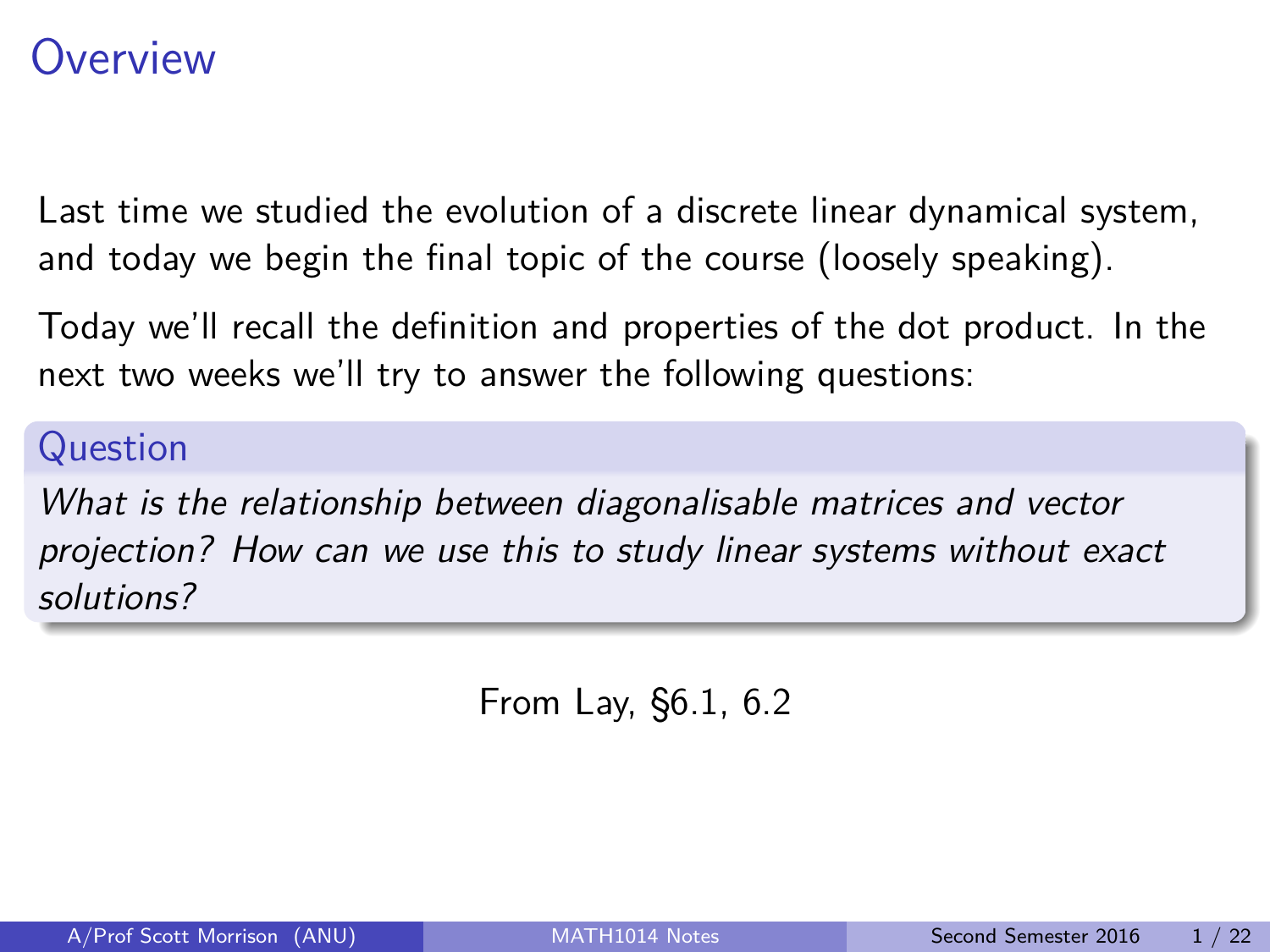## Motivation for the inner product

- A linear system  $Ax = b$  that arises from experimental data often has no solution. Sometimes an acceptable substitute for a solution is a vector **x**ˆ that makes the distance between A**x**ˆ and **b** as small as possible (you can see this **x**ˆ as a good approximation of an actual solution). As the definition for distance involves a sum of squares, the desired  $\hat{x}$  is called a *least squares solution*.
- Just as the dot product on  $\mathbb{R}^n$  helps us understand the geometry of Euclidean space with tools to detect angles and distances, the inner product can be used to understand the geometry of abstract vector spaces.

In this section we begin the development of the concepts of orthogonality and orthogonal projections; these will play an important role in finding **x**ˆ.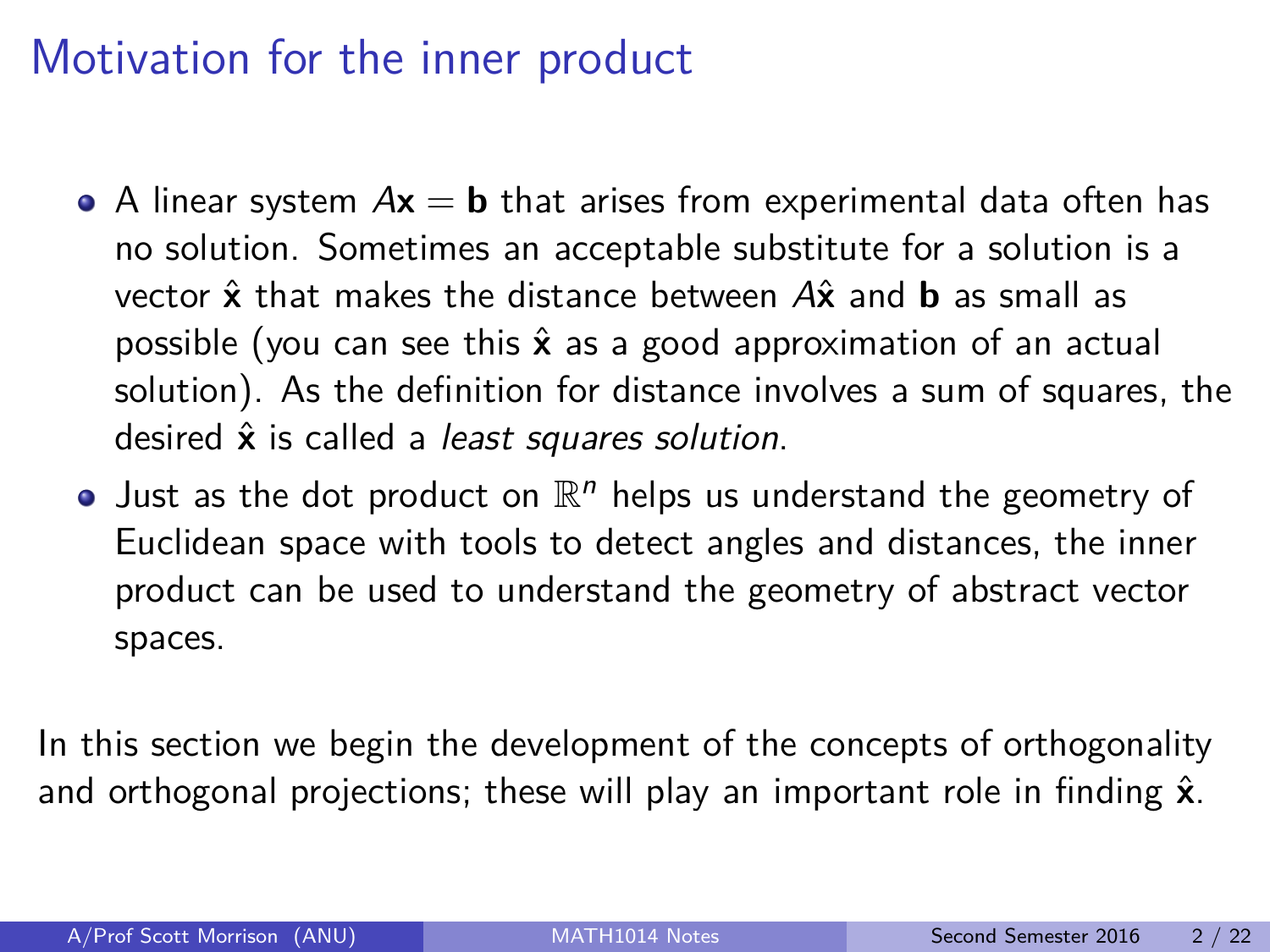Recall the definition of the dot product:

### Definition

The  $dot$  (or *scalar* or *inner) product of two vectors*  $\mathbf{u} =$ 

 $\mathbb{R}^n$  is the scalar

$$
(\mathbf{u}, \mathbf{v}) = \mathbf{u} \cdot \mathbf{v} = \mathbf{u}^T \mathbf{v}
$$
  
=  $\begin{bmatrix} u_1 & \cdots & u_n \end{bmatrix} \begin{bmatrix} v_1 \\ \vdots \\ v_n \end{bmatrix} = u_1 v_1 + \cdots + u_n v_n.$ 

The following properties are immediate:

\n- (a) 
$$
\mathbf{u} \cdot \mathbf{v} = \mathbf{v} \cdot \mathbf{u}
$$
\n- (b)  $\mathbf{u} \cdot (\mathbf{v} + \mathbf{w}) = \mathbf{u} \cdot \mathbf{v} + \mathbf{u} \cdot \mathbf{w}$
\n- (c)  $k(\mathbf{u} \cdot \mathbf{v}) = (k\mathbf{u}) \cdot \mathbf{v} = \mathbf{u} \cdot (k\mathbf{v}), k \in \mathbb{R}$
\n- (d)  $\mathbf{u} \cdot \mathbf{u} \geq 0$ ,  $\mathbf{u} \cdot \mathbf{u} = 0$  if and only if  $\mathbf{u} = \mathbf{0}$ .
\n

 $\sqrt{ }$ 

 $u_1$ . . . un 1

 $\vert \cdot \mathbf{v} =$ 

 $\sqrt{ }$ 

 $v_1$ . . . vn 1

 $\vert$  in

 $\Big\}$ 

 $\Big\}$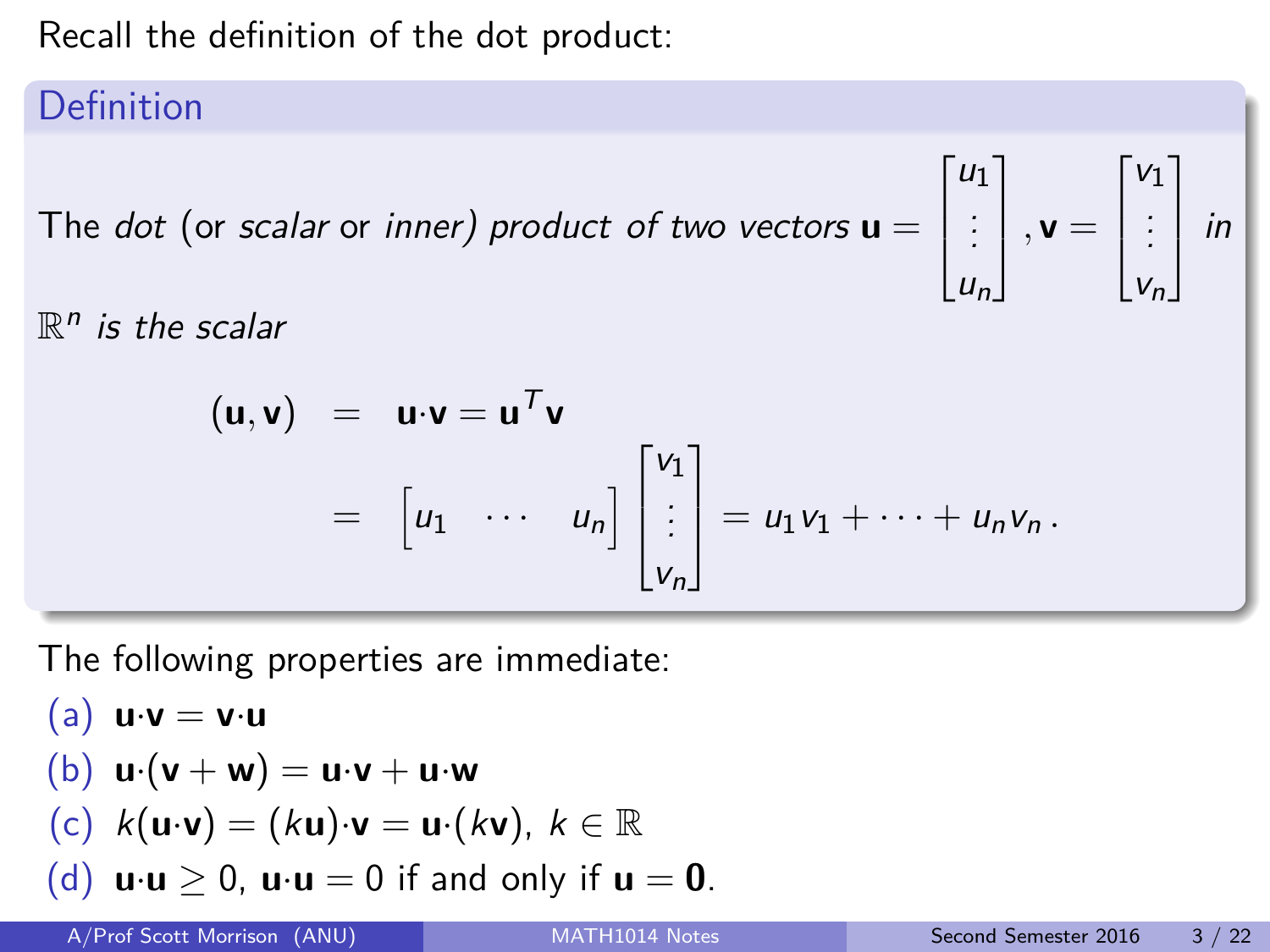### Example 1

Consider the vectors

$$
\mathbf{u} = \begin{bmatrix} 1 \\ 3 \\ -2 \\ 4 \end{bmatrix}, \mathbf{v} = \begin{bmatrix} -1 \\ 0 \\ 3 \\ -2 \end{bmatrix}
$$

Then

$$
\mathbf{u} \cdot \mathbf{v} = \mathbf{u}^T \mathbf{v}
$$
  
=  $\begin{bmatrix} 1 & 3 & -2 & 4 \end{bmatrix} \begin{bmatrix} -1 \\ 0 \\ 3 \\ -2 \end{bmatrix}$   
=  $(1)(-1) + (3)(0) + (-2)(3) + (4)(-2)$   
=  $-15$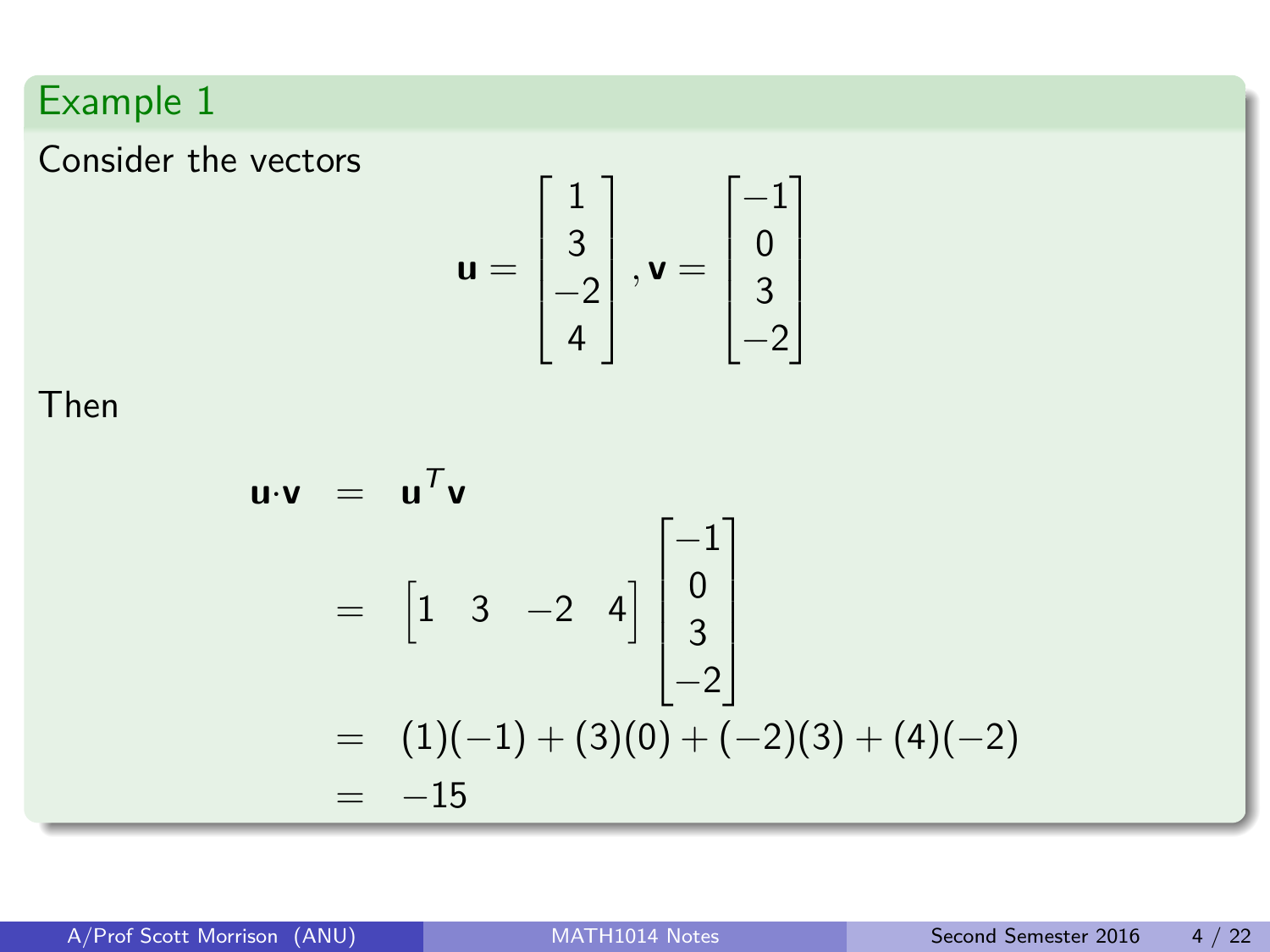## The length of a vector

For vectors in  $\mathbb{R}^3$ , the dot product recovers the length of the vector:

$$
\|\mathbf{u}\| = \sqrt{\mathbf{u} \cdot \mathbf{u}} = \sqrt{u_1^2 + u_2^2 + u_3^2}.
$$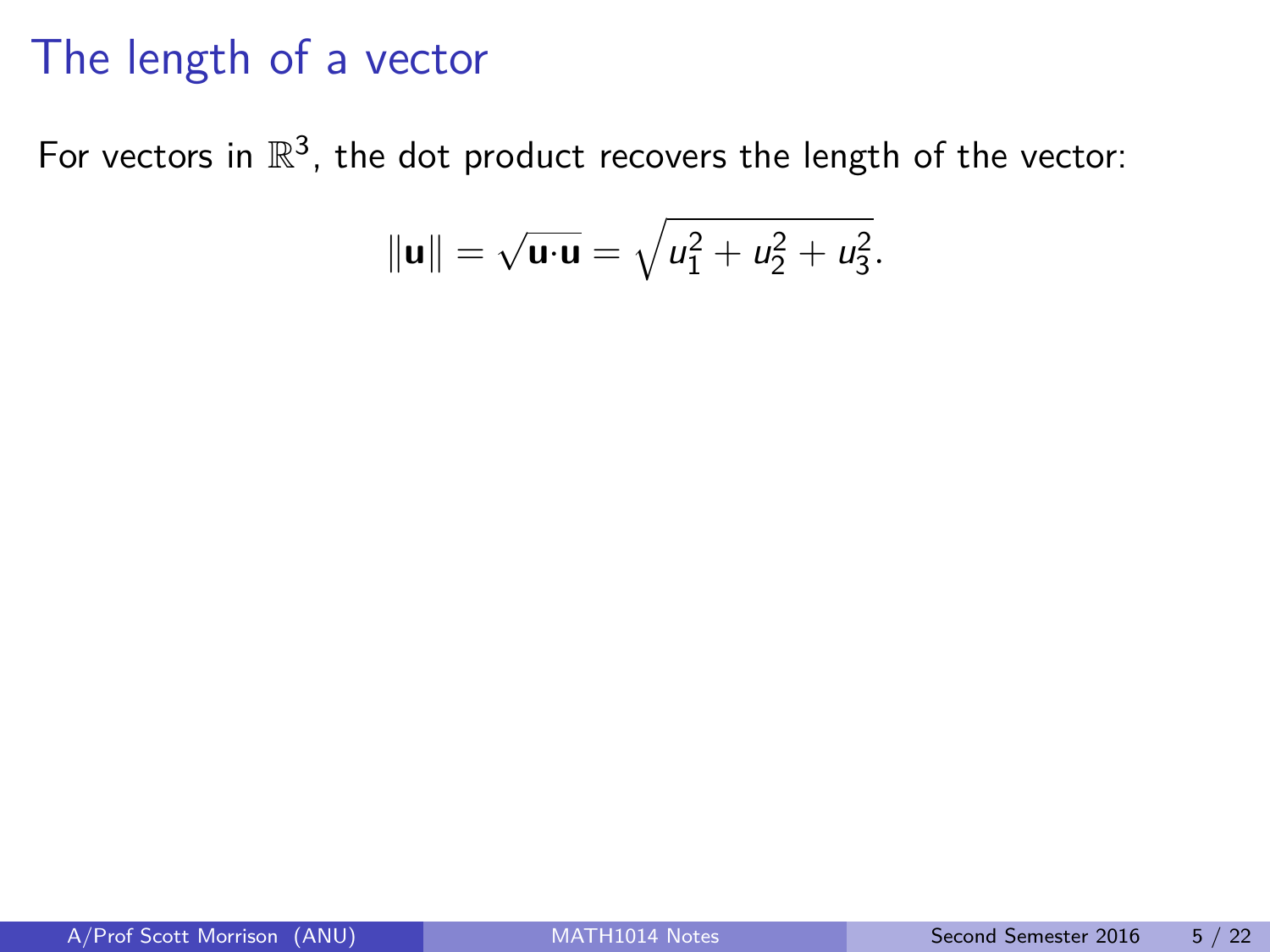## The length of a vector

For vectors in  $\mathbb{R}^3$ , the dot product recovers the length of the vector:

$$
\|\mathbf{u}\| = \sqrt{\mathbf{u} \cdot \mathbf{u}} = \sqrt{u_1^2 + u_2^2 + u_3^2}.
$$

We can use the dot product to define the length of a vector in an arbitrary Euclidean space.

### Definition

For  $u \in \mathbb{R}^n$ , the *length* of  $u$  is

$$
\|\mathbf{u}\| = \sqrt{\mathbf{u}\cdot\mathbf{u}} = \sqrt{u_1^2 + \cdots + u_n^2}.
$$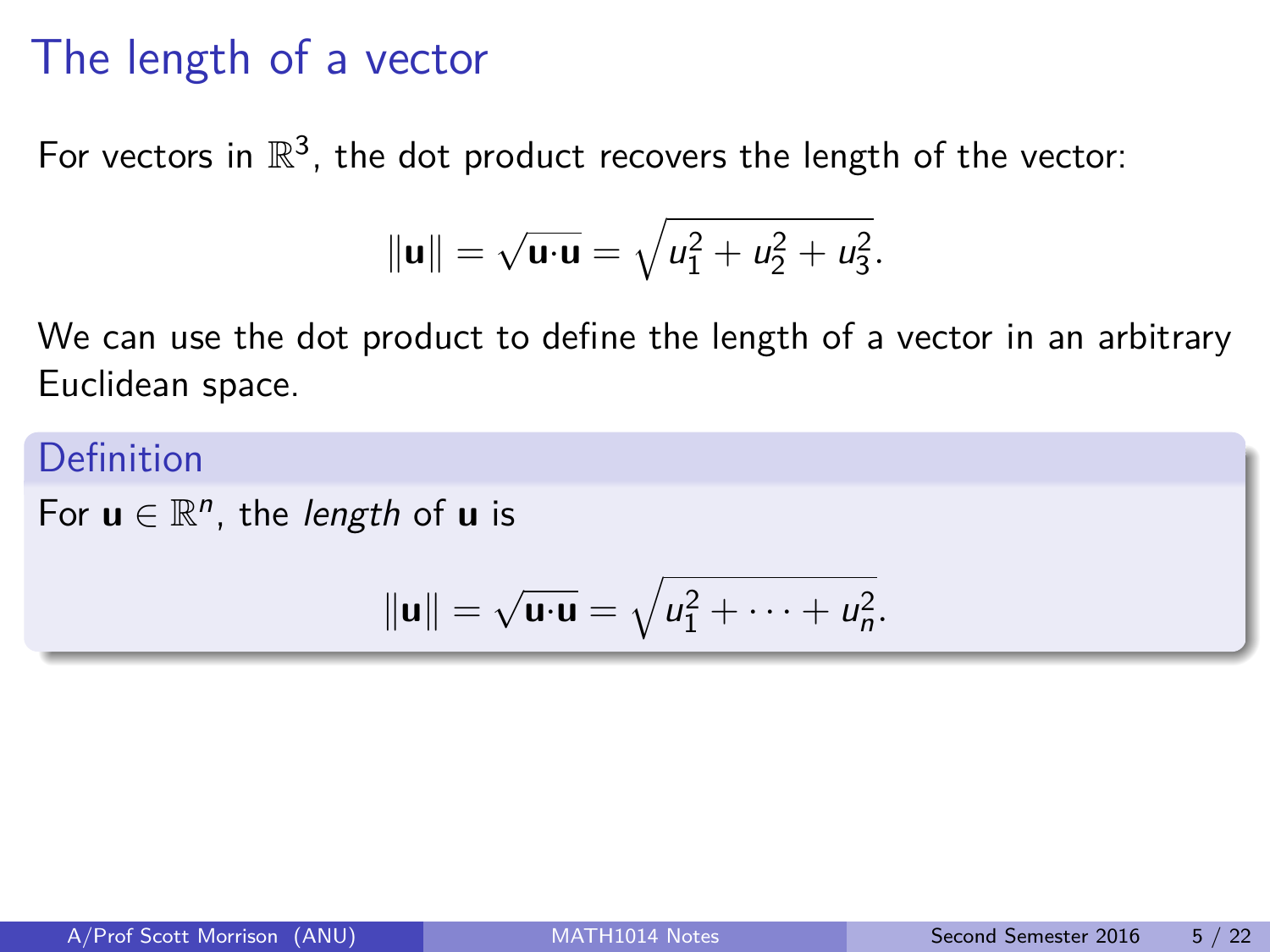## The length of a vector

For vectors in  $\mathbb{R}^3$ , the dot product recovers the length of the vector:

$$
\|\mathbf{u}\| = \sqrt{\mathbf{u} \cdot \mathbf{u}} = \sqrt{u_1^2 + u_2^2 + u_3^2}.
$$

We can use the dot product to define the length of a vector in an arbitrary Euclidean space.

### Definition

For  $u \in \mathbb{R}^n$ , the *length* of  $u$  is

$$
\|\mathbf{u}\|=\sqrt{\mathbf{u}\cdot\mathbf{u}}=\sqrt{u_1^2+\cdots+u_n^2}.
$$

It follows that for any scalar c, the length of c**v** is |c| times the length of **v**:

$$
\|c\mathbf{v}\| = |c|\|\mathbf{v}\|.
$$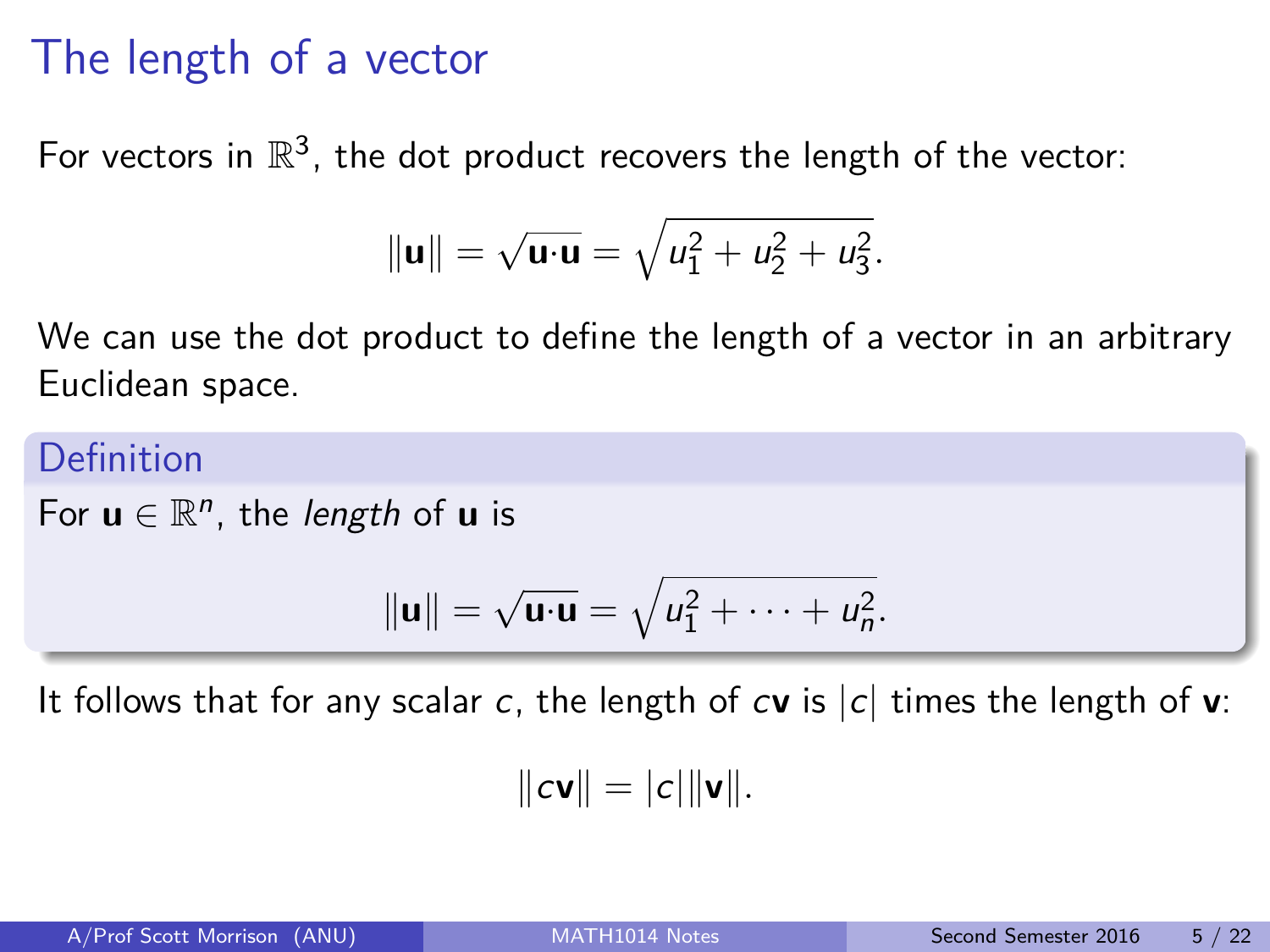## Unit Vectors

A vector whose length is 1 is called a **unit vector** If **v** is a non-zero vector, then

$$
\mathbf{u} = \frac{\mathbf{v}}{\|\mathbf{v}\|}
$$

is a unit vector in the direction of **v**.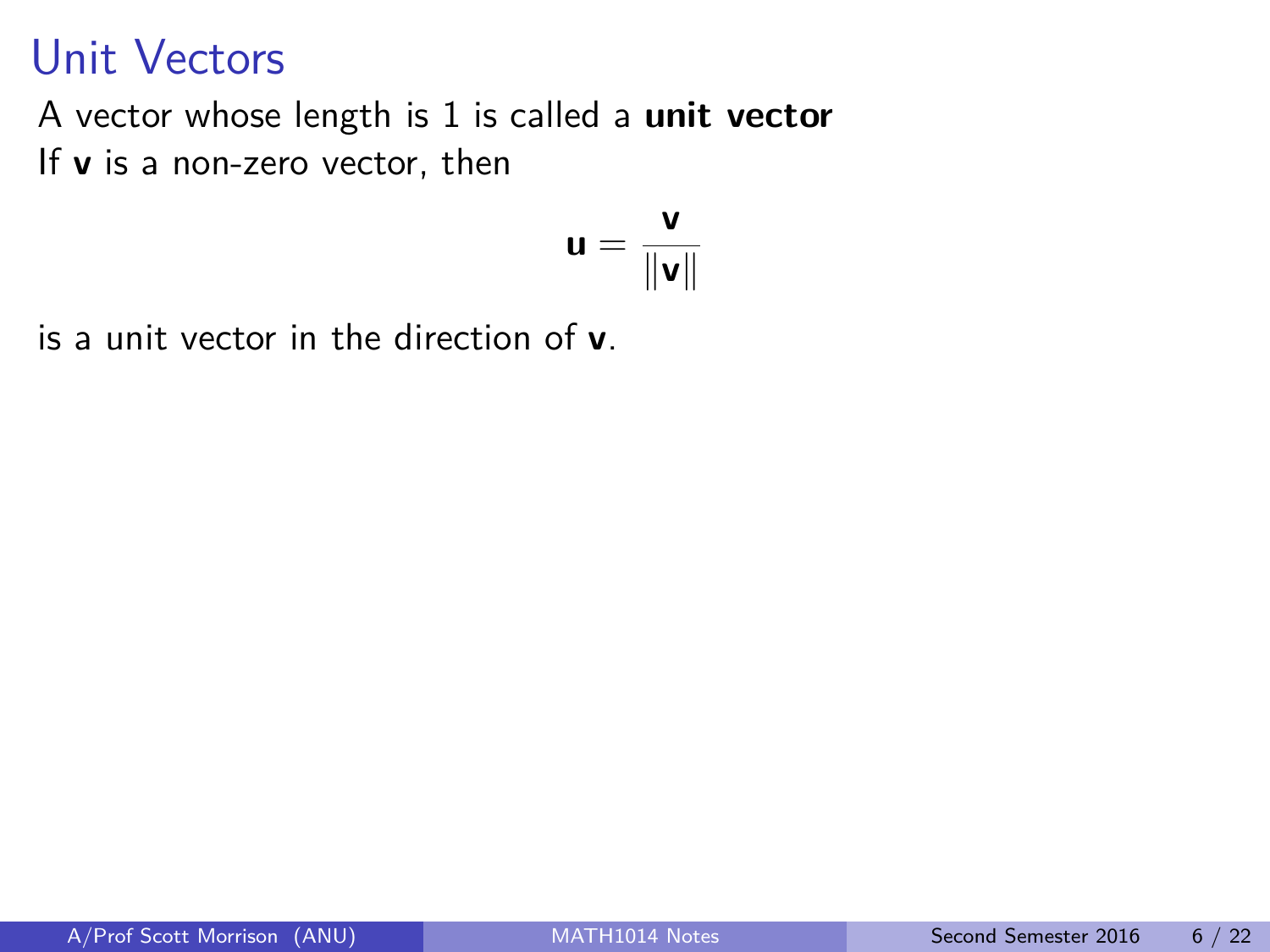## Unit Vectors

A vector whose length is 1 is called a **unit vector** If **v** is a non-zero vector, then

$$
\mathbf{u} = \frac{\mathbf{v}}{\|\mathbf{v}\|}
$$

is a unit vector in the direction of **v**. To see this, compute

$$
||\mathbf{u}||^2 = \mathbf{u} \cdot \mathbf{u}
$$
  
\n
$$
= \frac{\mathbf{v}}{\|\mathbf{v}\|} \cdot \frac{\mathbf{v}}{\|\mathbf{v}\|}
$$
  
\n
$$
= \frac{1}{||\mathbf{v}||^2} \mathbf{v} \cdot \mathbf{v}
$$
  
\n
$$
= \frac{1}{||\mathbf{v}||^2} ||\mathbf{v}||^2
$$
  
\n
$$
= 1
$$
 (1)

Replacing **v** by the unit vector  $\frac{v}{\|v\|}$  is called *normalising* **v**.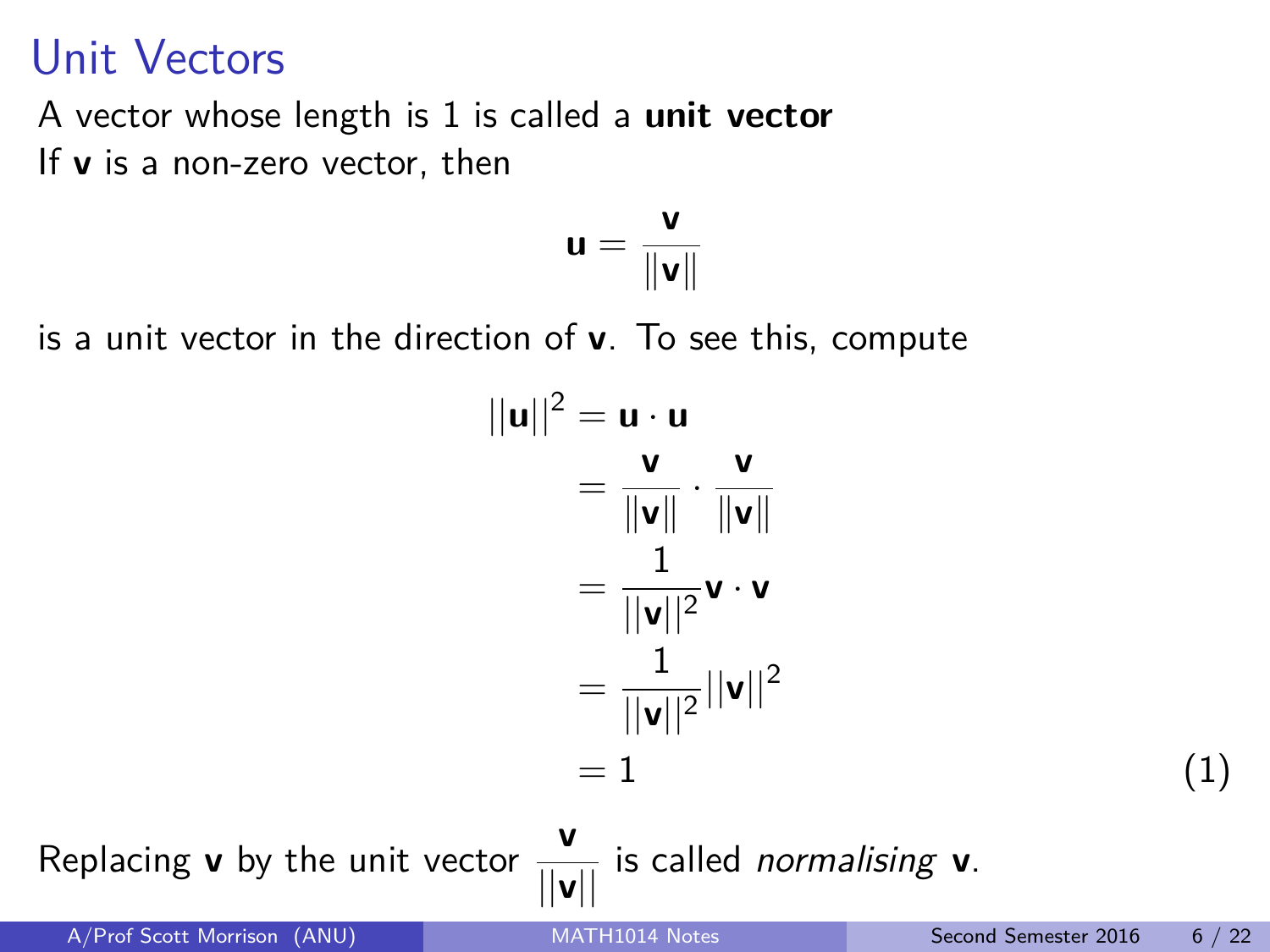Example 2  
Find the length of 
$$
\mathbf{u} = \begin{bmatrix} 1 \\ -3 \\ 0 \\ 2 \end{bmatrix}
$$
.

$$
||\mathbf{u}|| = \sqrt{\mathbf{u} \cdot \mathbf{u}} = \sqrt{\left(\begin{bmatrix} 1 \\ -3 \\ 0 \\ 2 \end{bmatrix} \cdot \begin{bmatrix} 1 \\ -3 \\ 0 \\ 2 \end{bmatrix}\right)} = \sqrt{1+9+4} = \sqrt{14}.
$$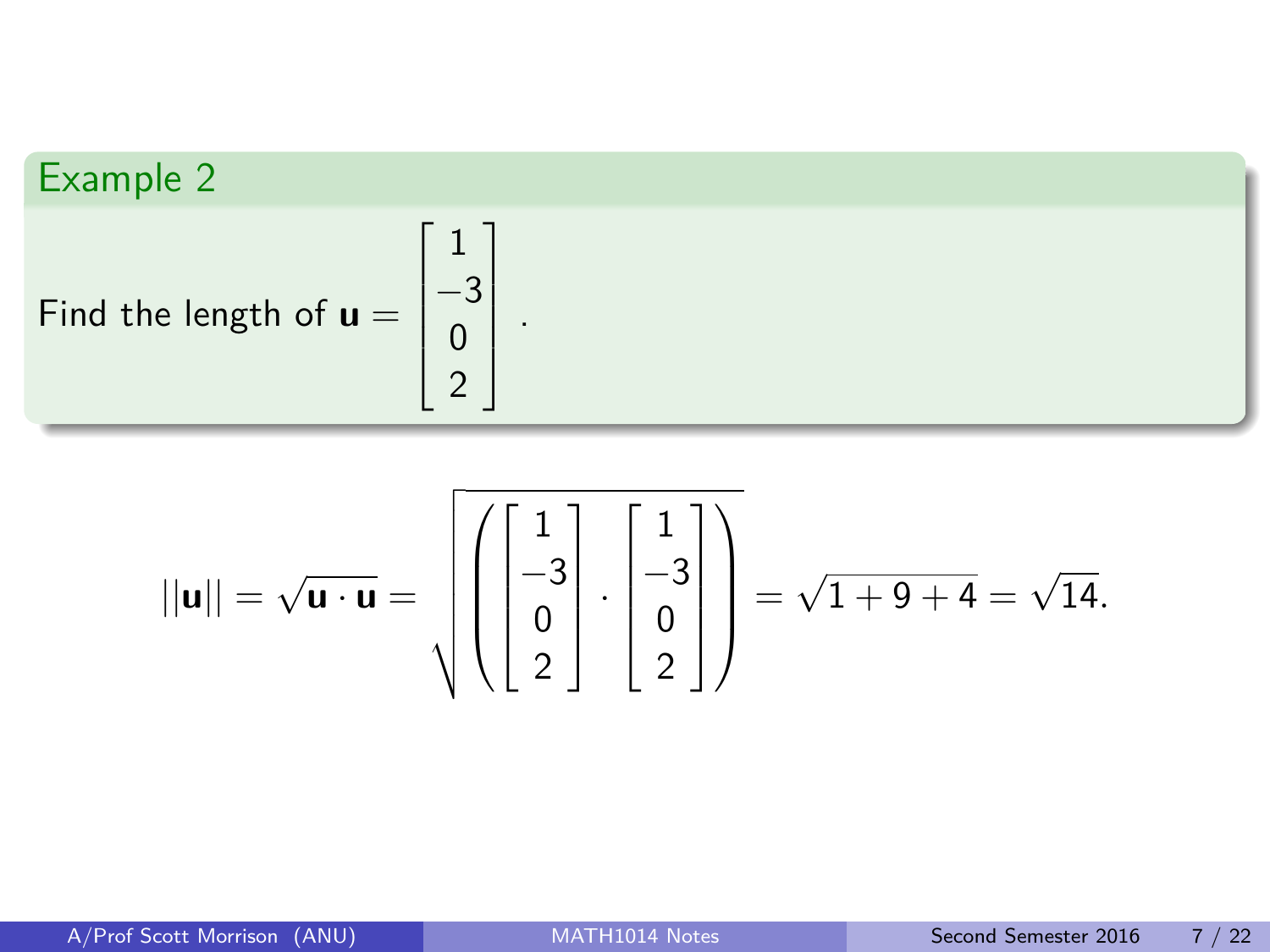The concept of perpendicularity is fundamental to geometry. The dot product generalises the idea of perpendicularity to vectors in  $\mathbb{R}^n$ .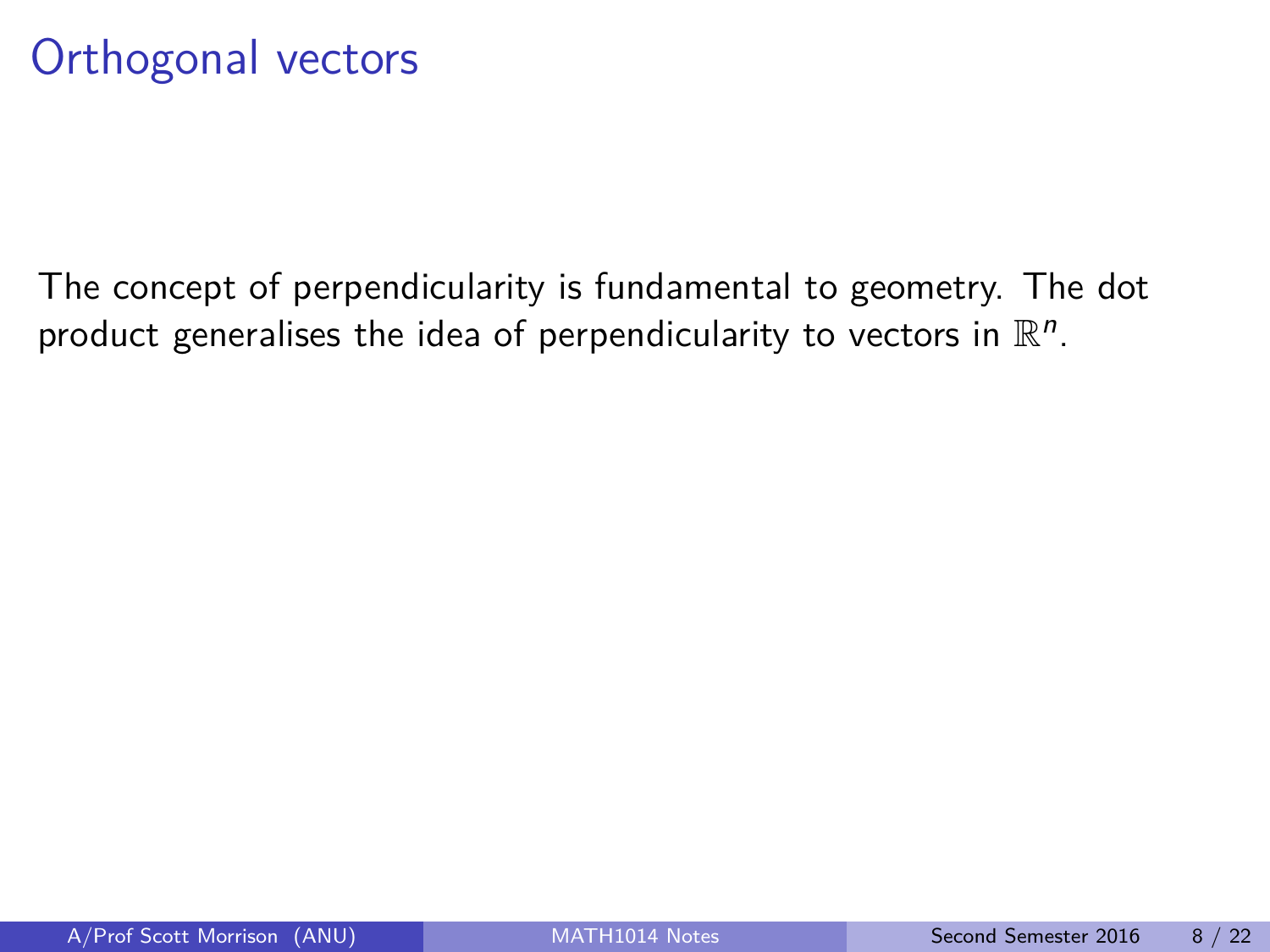The concept of perpendicularity is fundamental to geometry. The dot product generalises the idea of perpendicularity to vectors in  $\mathbb{R}^n$ .

### **Definition**

The vectors **u** and **v** are **orthogonal** to each other if  $\mathbf{u} \cdot \mathbf{v} = 0$ .

Since  $0 \cdot v = 0$  for every vector **v** in  $\mathbb{R}^n$ , the zero vector is orthogonal to every vector.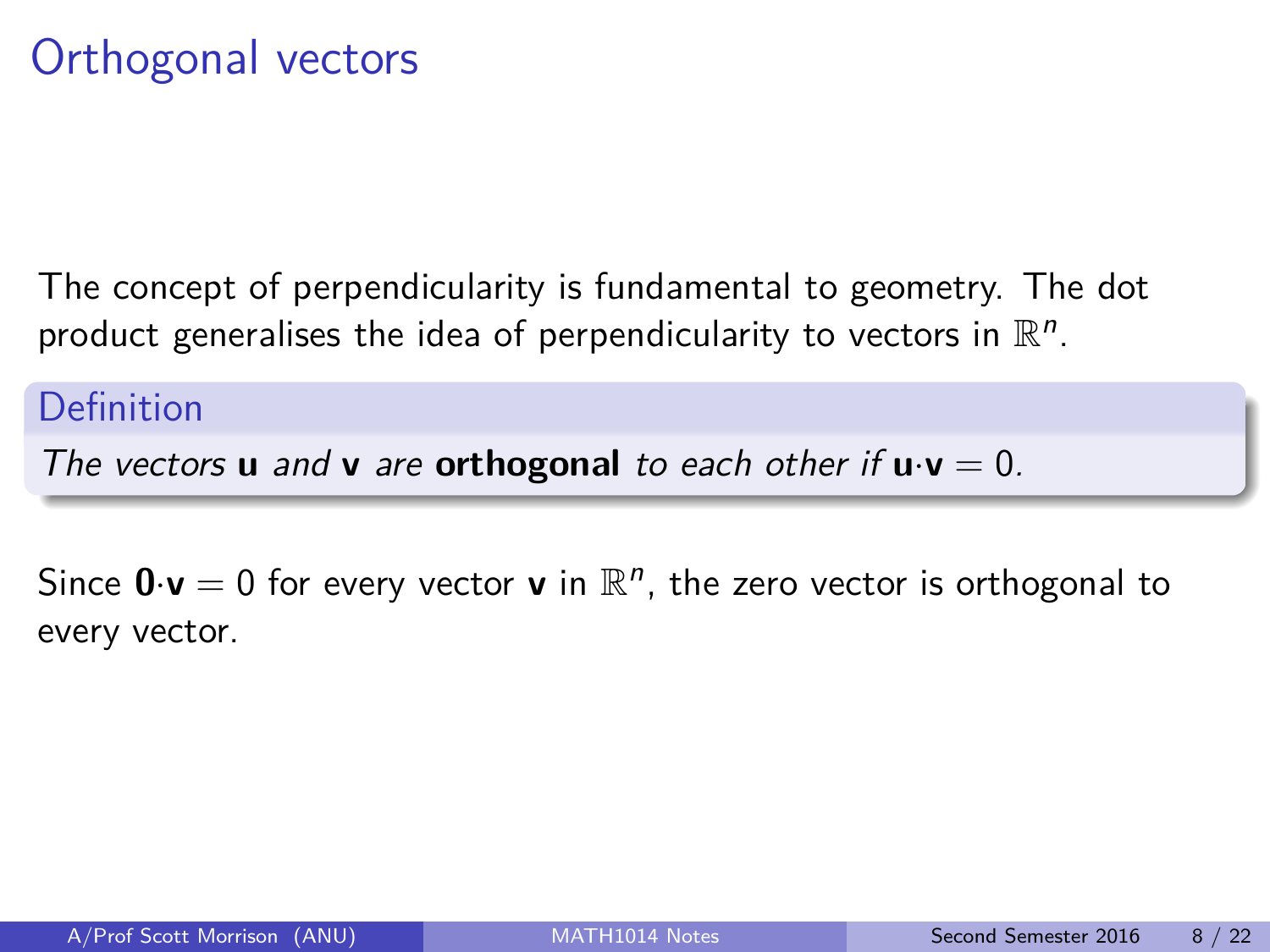# Orthogonal complements

#### Definition

Suppose  $W$  is a subspace of  $\mathbb{R}^n$ . If the vector **z** is orthogonal to every **w** in W, then z is orthogonal to W.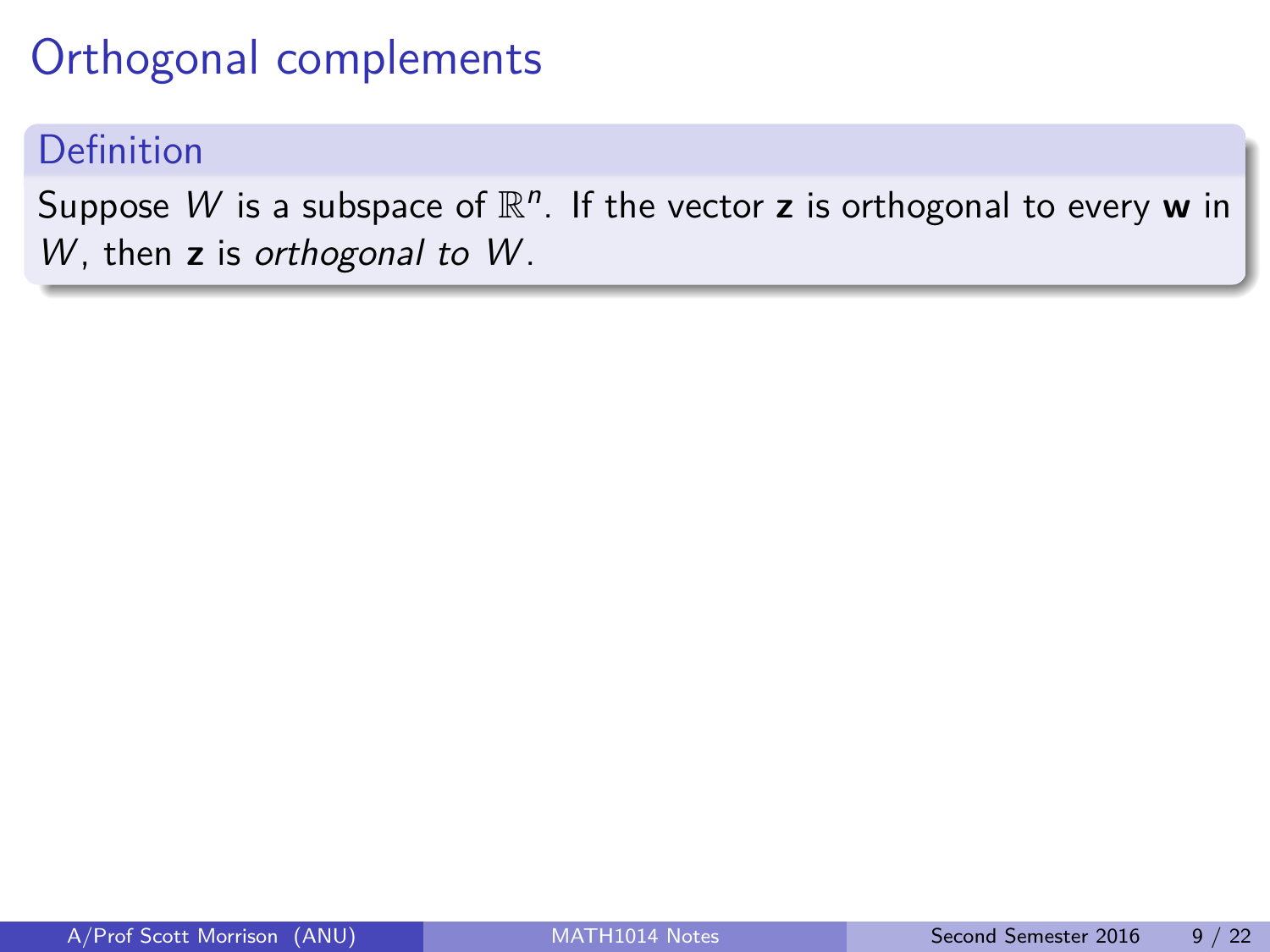# Orthogonal complements

#### Definition

Suppose  $W$  is a subspace of  $\mathbb{R}^n$ . If the vector **z** is orthogonal to every **w** in W, then **z** is orthogonal to W.

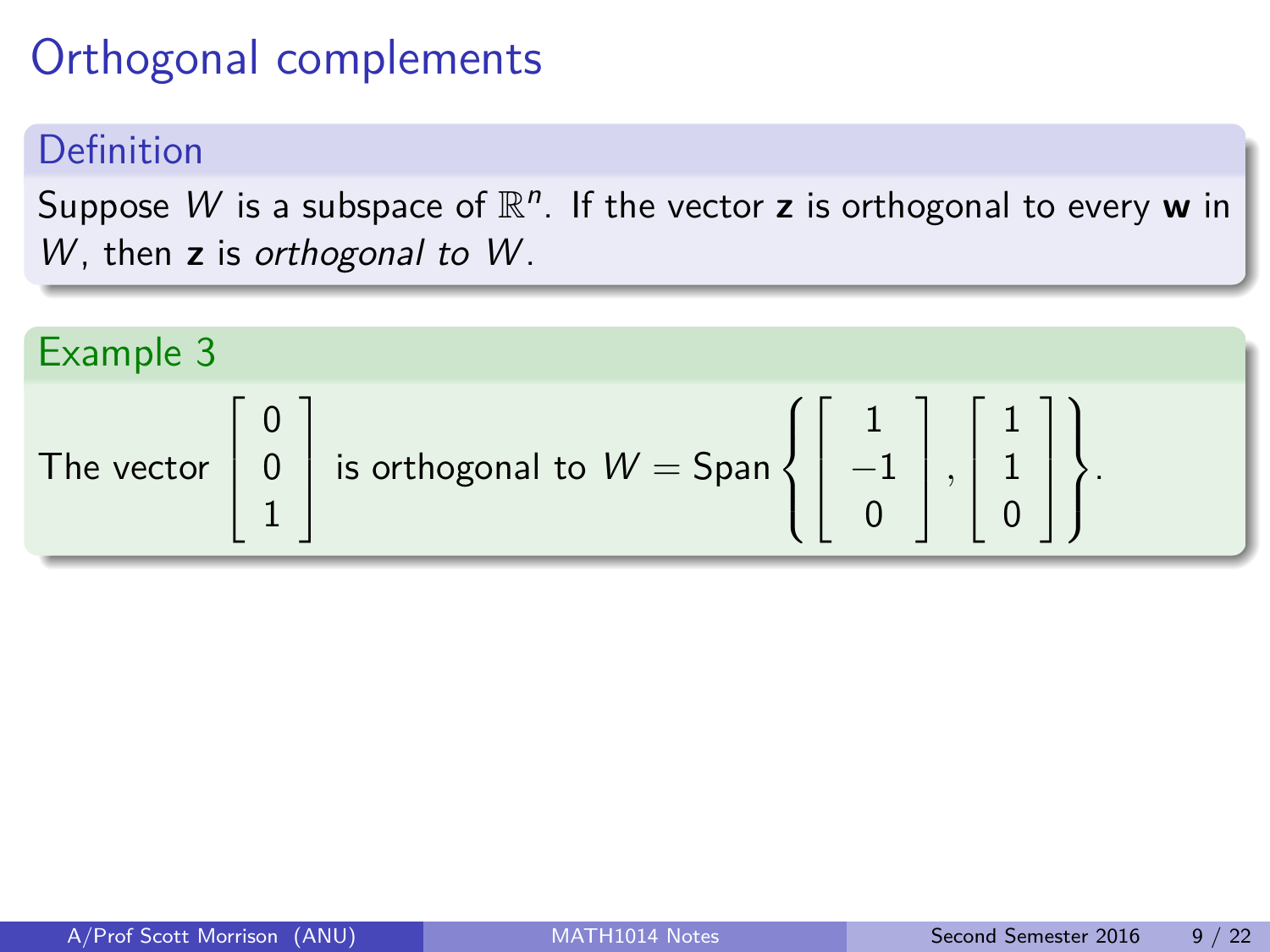# Orthogonal complements

### Definition

Suppose  $W$  is a subspace of  $\mathbb{R}^n$ . If the vector **z** is orthogonal to every **w** in W, then **z** is orthogonal to W.

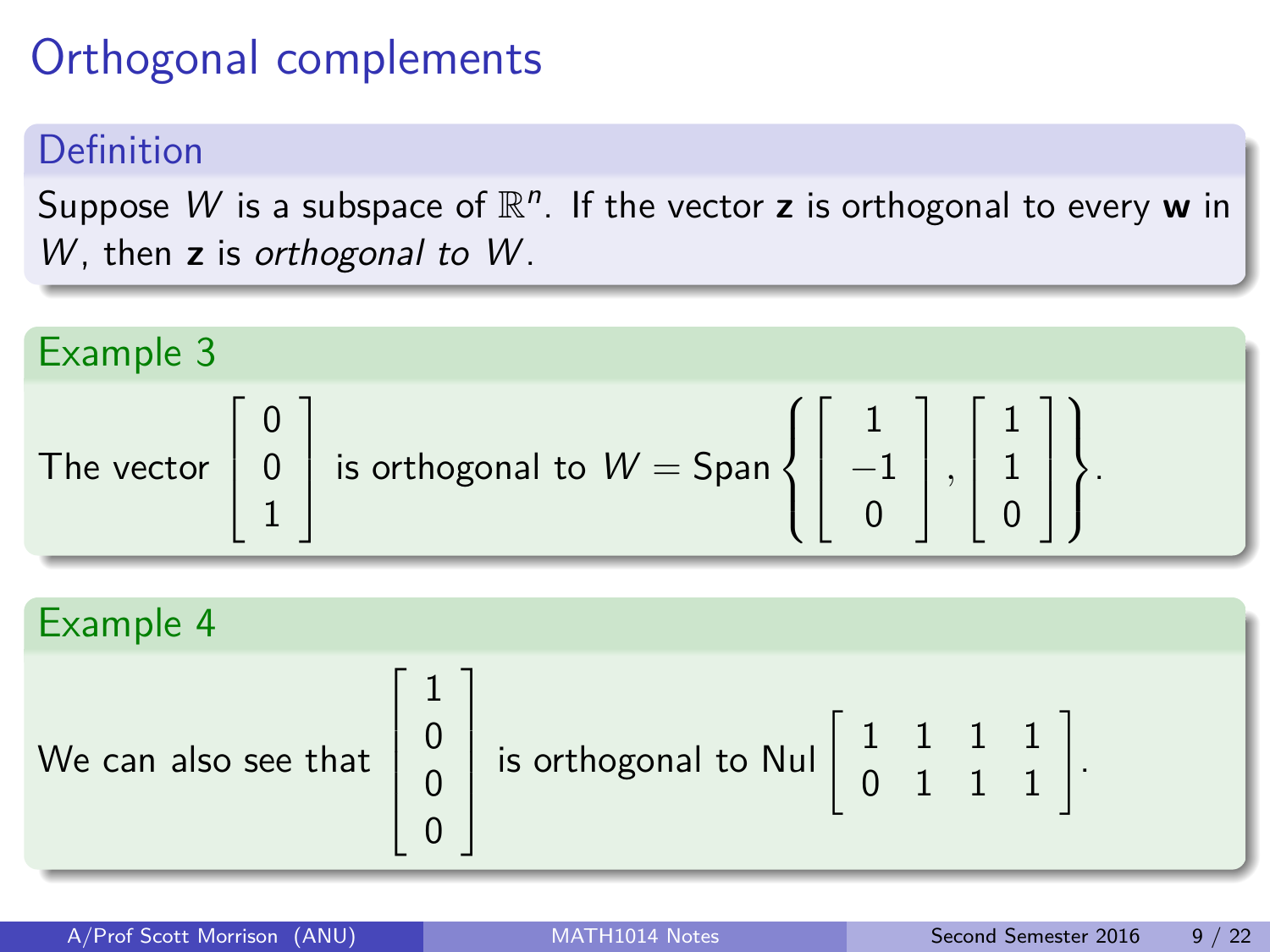### Definition

The set of all vectors **x** that are orthogonal to W is called the orthogonal complement of W and is denoted by  $W^{\perp}$ .

$$
W^{\perp} = \{ \mathbf{x} \in \mathbb{R}^n \mid \mathbf{x} \cdot \mathbf{y} = 0 \text{ for all } \mathbf{y} \in W \}
$$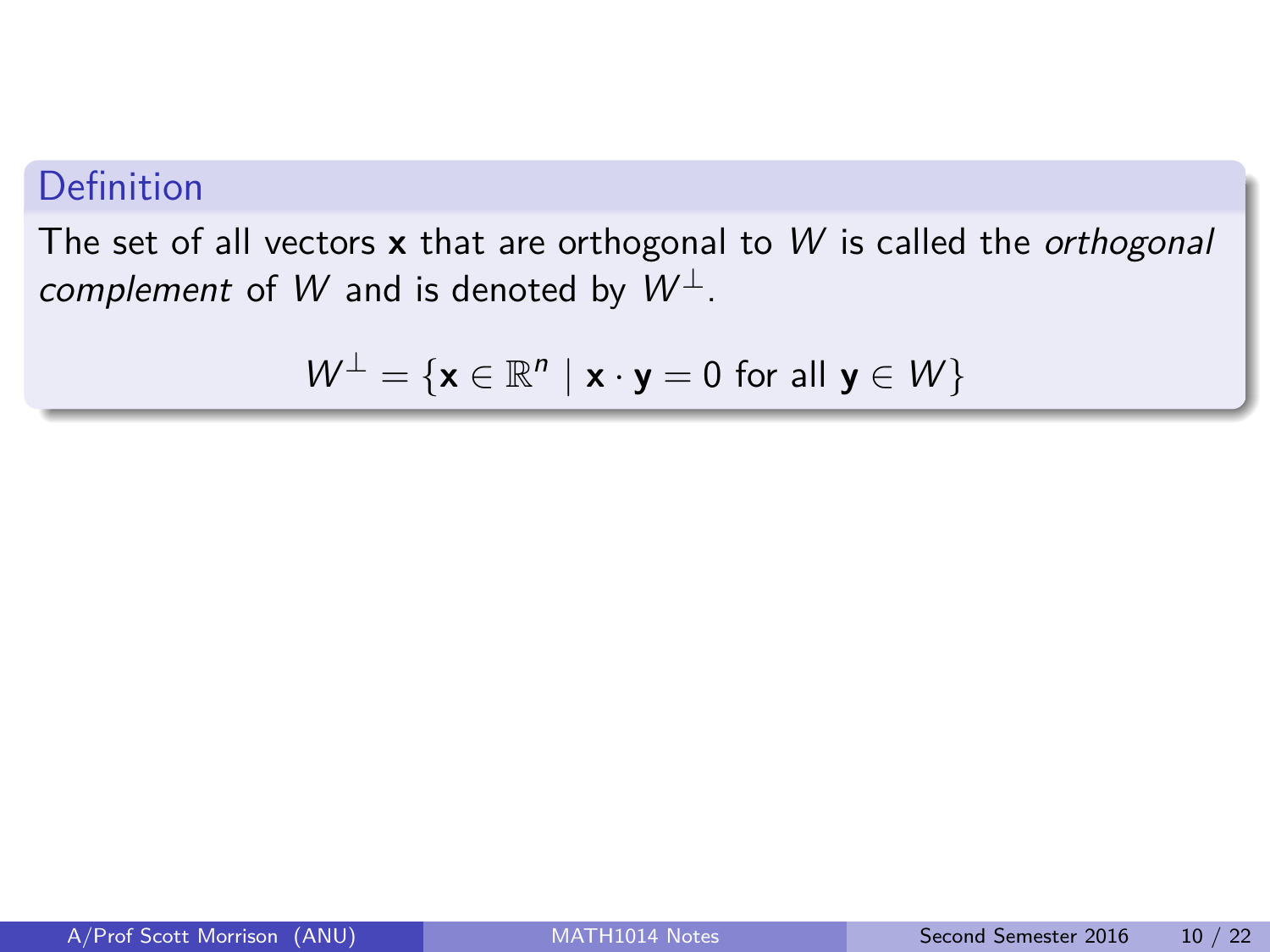#### Definition

The set of all vectors **x** that are orthogonal to W is called the orthogonal complement of W and is denoted by  $W^{\perp}$ .

$$
W^{\perp} = \{ \mathbf{x} \in \mathbb{R}^n \mid \mathbf{x} \cdot \mathbf{y} = 0 \text{ for all } \mathbf{y} \in W \}
$$

From the basic properties of the inner product it follows that

- **•** A vector **x** is in  $W^{\perp}$  if and only if **x** is orthogonal to every vector in a set that spans  $W$ .
- $\bullet \ W^{\perp}$  is a subspace
- W ∩ W<sup>⊥</sup> = 0 since 0 is the only vector orthogonal to itself.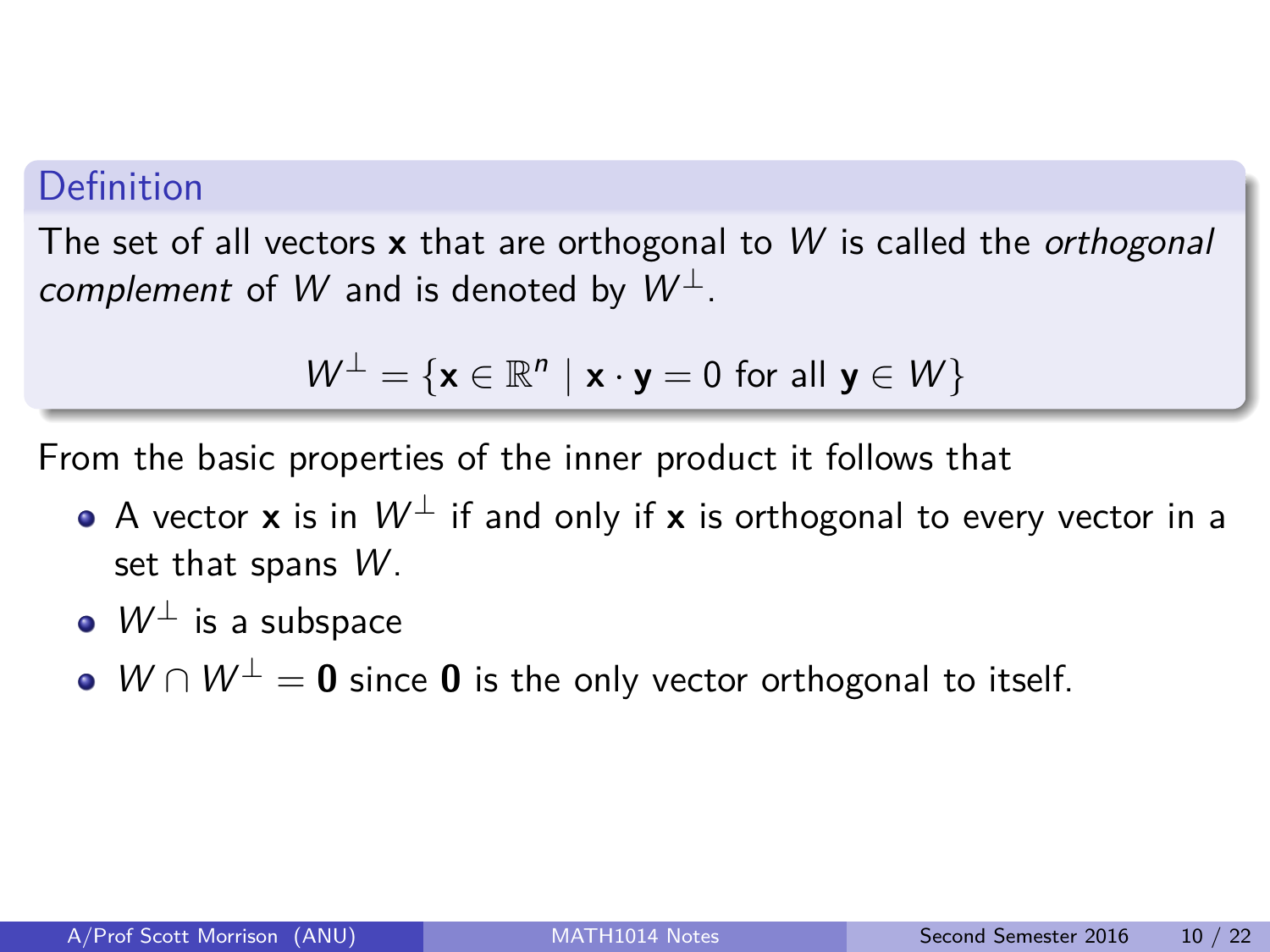Example 5  
Let 
$$
W = \text{Span}\left\{\begin{bmatrix} 1 \\ 2 \\ -1 \end{bmatrix}\right\}
$$
. Find a basis for  $W^{\perp}$ , the orthogonal complement of  $W$ .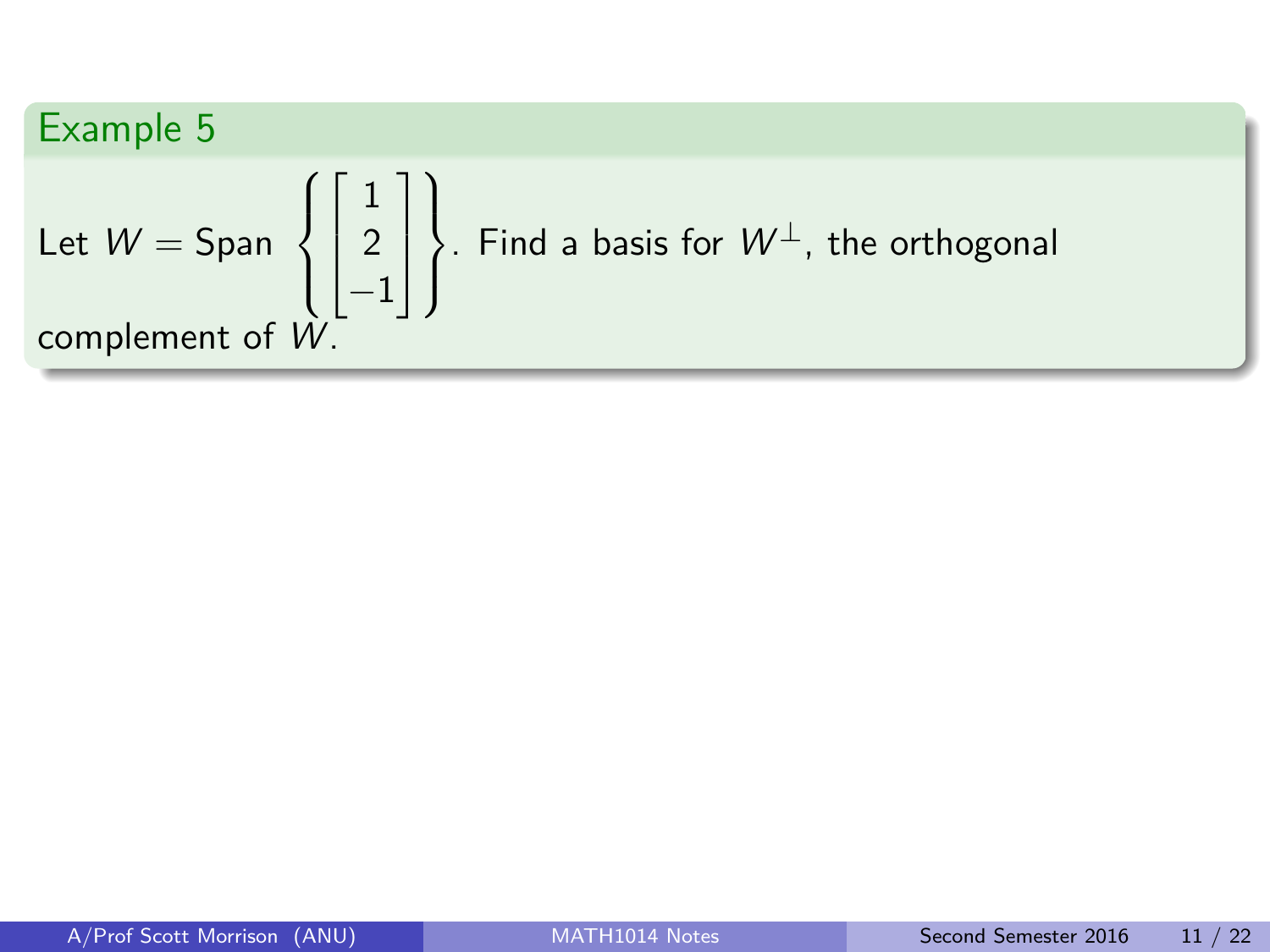### Example 5

Let 
$$
W = \text{Span}\left\{\begin{bmatrix} 1\\2\\-1 \end{bmatrix}\right\}
$$
. Find a basis for  $W^{\perp}$ , the orthogonal complement of  $W$ .

 $W^{\perp}$  consists of all the vectors  $\sqrt{ }$  $\overline{\phantom{a}}$ x y z 1 for which  $\sqrt{ }$  $\Big\}$ 1 2 −1 1  $|\cdot$  $\sqrt{ }$  $\Big\}$ x y z 1  $\Big| = 0.$ 

For this we must have  $x + 2y - z = 0$ , which gives  $x = -2y + z$ .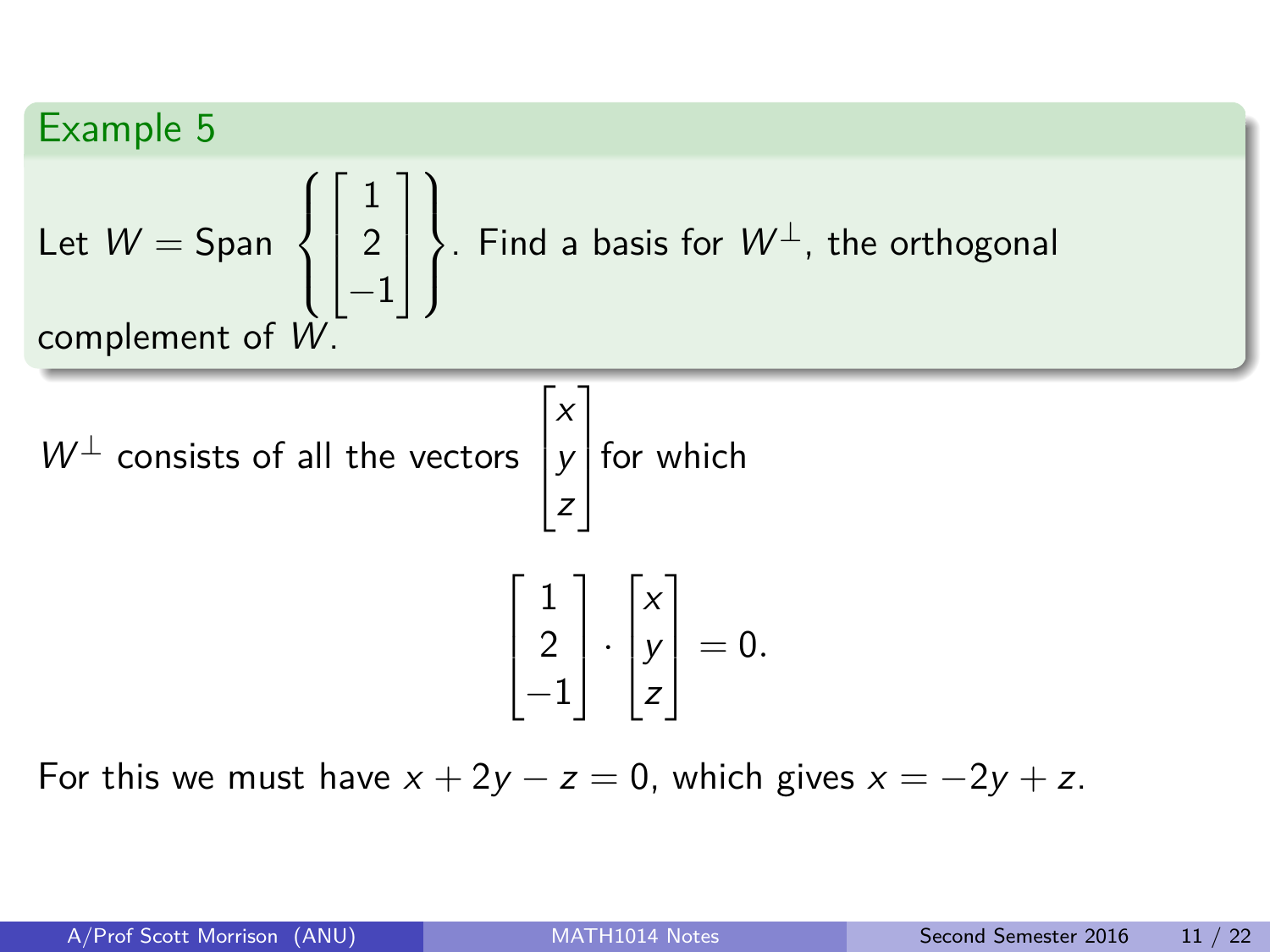Thus

$$
\begin{bmatrix} x \\ y \\ z \end{bmatrix} = \begin{bmatrix} -2y + z \\ y \\ z \end{bmatrix} = y \begin{bmatrix} -2 \\ 1 \\ 0 \end{bmatrix} + z \begin{bmatrix} 1 \\ 0 \\ 1 \end{bmatrix}.
$$

So a basis for  $W^{\perp}$  is given by

$$
\left\{\begin{bmatrix} -2 \\ 1 \\ 0 \end{bmatrix},\ \begin{bmatrix} 1 \\ 0 \\ 1 \end{bmatrix}\right\}.
$$

Since  $W =$  Span  $\sqrt{ }$  $\int$  $\overline{\mathcal{L}}$  $\sqrt{ }$  $\overline{\phantom{a}}$ 1 2 −1 1  $\begin{array}{c} \hline \end{array}$  $\mathcal{L}$  $\mathcal{L}$  $\int$ , we can check that every vector in  $W^\perp$  is orthogonal to every vector in  $W$ .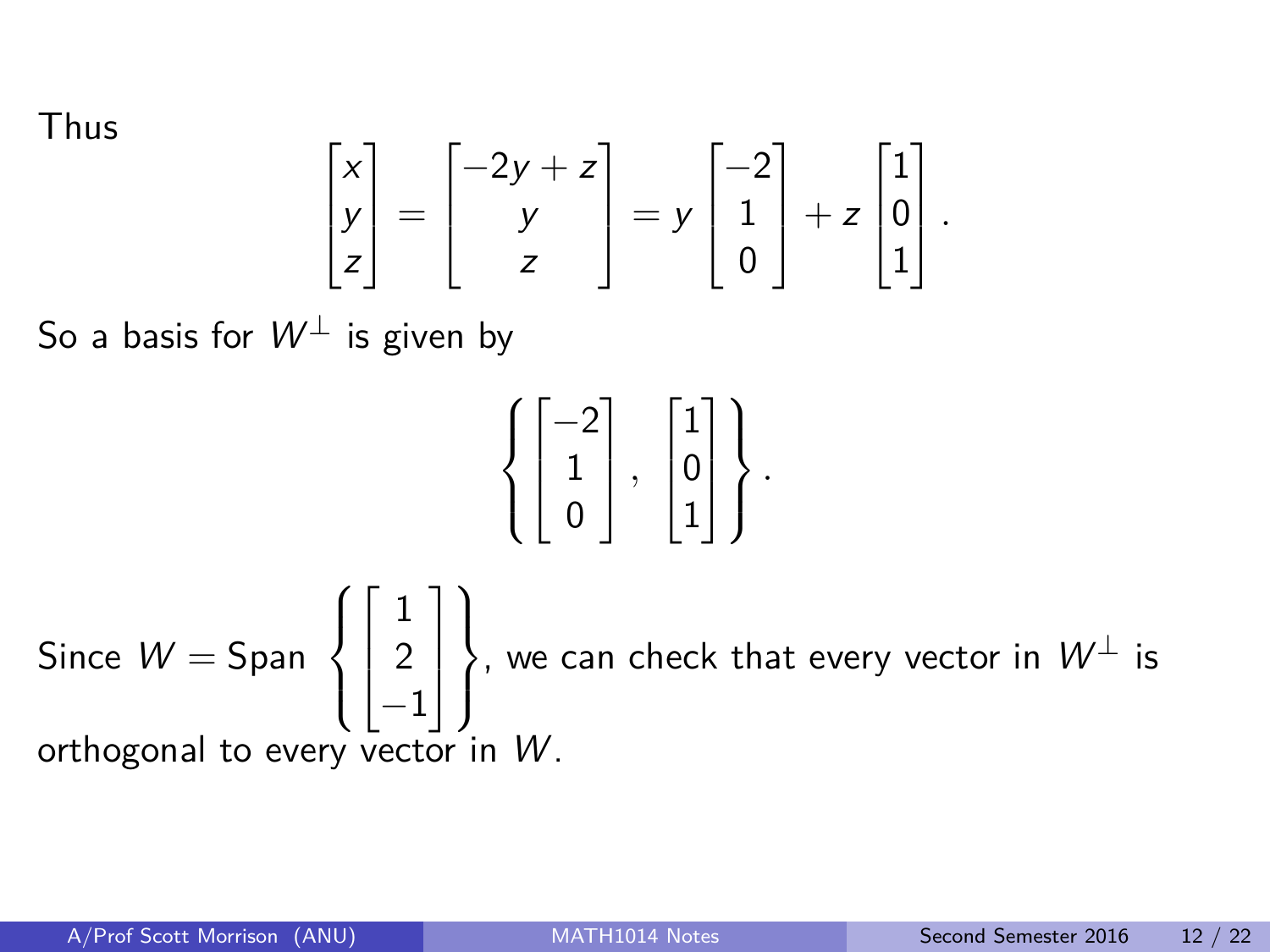Example 6

\nLet 
$$
V = \text{Span} \left\{ \begin{bmatrix} 1 \\ 3 \\ 3 \\ 1 \end{bmatrix}, \begin{bmatrix} 3 \\ -1 \\ -1 \\ 3 \end{bmatrix} \right\}
$$
. Find a basis for  $V^{\perp}$ .

\n $V^{\perp}$  consists of all the vectors  $\begin{bmatrix} a \\ b \\ c \\ d \end{bmatrix}$  in  $\mathbb{R}^{4}$  that satisfy the two conditions

\n
$$
\begin{bmatrix} a \\ b \\ c \\ d \end{bmatrix} \cdot \begin{bmatrix} 1 \\ 3 \\ 3 \\ 1 \end{bmatrix} = 0 \quad \text{and} \quad \begin{bmatrix} a \\ b \\ c \\ d \end{bmatrix} \cdot \begin{bmatrix} 3 \\ -1 \\ -1 \\ 3 \end{bmatrix} = 0
$$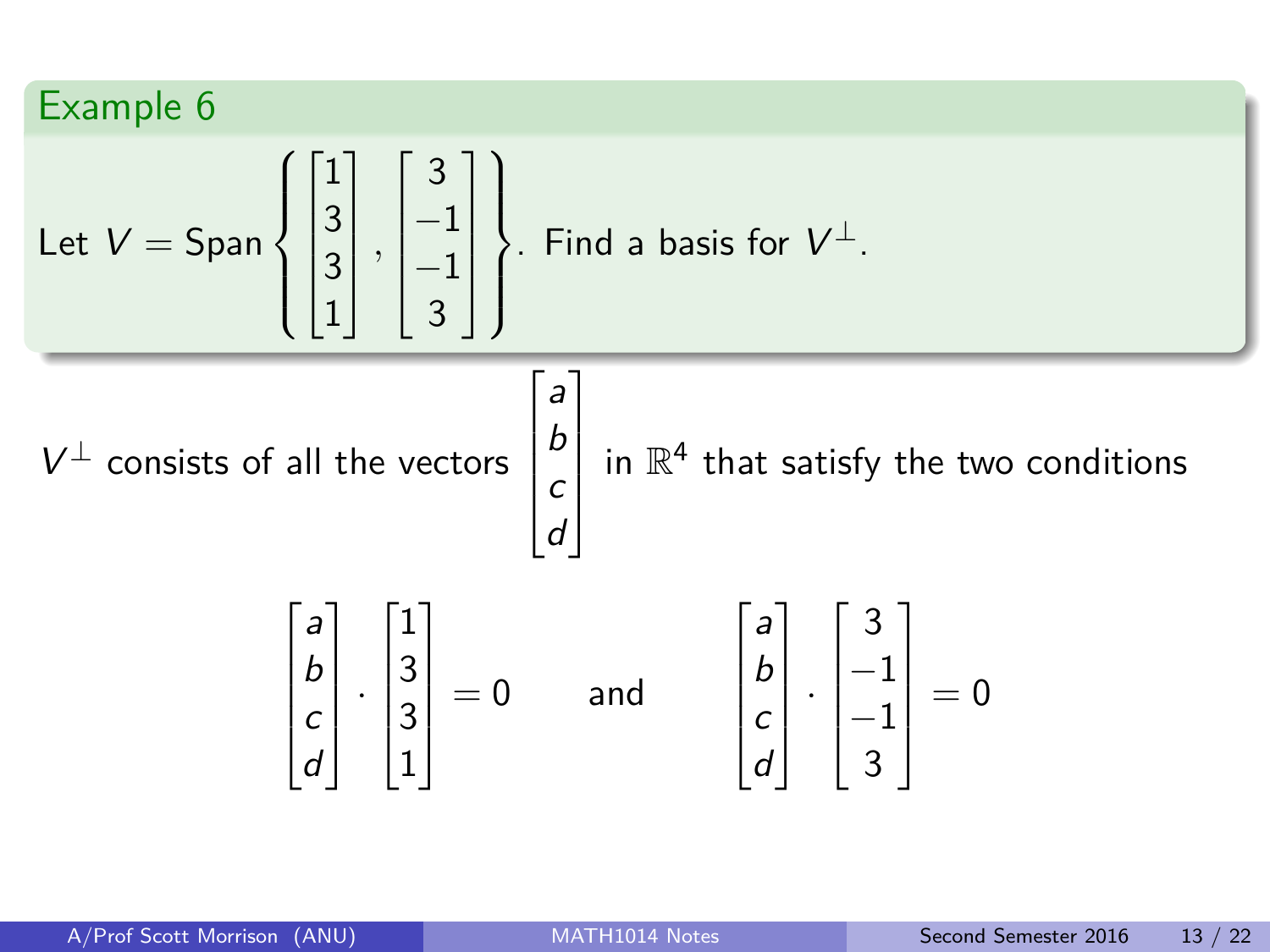This gives a homogeneous system of two equations in four variables:

$$
\begin{array}{cccc}\na & +3b & +3c & +d & = 0 \\
3a & -b & -c & +3d & = 0\n\end{array}
$$

Row reducing the augmented matrix we get

$$
\left[\begin{array}{ccc|c}1 & 3 & 3 & 1 & 0\\3 & -1 & -1 & 3 & 0\end{array}\right]\rightarrow \left[\begin{array}{ccc|c}1 & 0 & 0 & 1 & 0\\0 & 1 & 1 & 0 & 0\end{array}\right]
$$

So c and d are free variables and the general solution is

$$
\begin{bmatrix} a \\ b \\ c \\ d \end{bmatrix} = \begin{bmatrix} -d \\ -c \\ c \\ d \end{bmatrix} = d \begin{bmatrix} -1 \\ 0 \\ 0 \\ 1 \end{bmatrix} + c \begin{bmatrix} 0 \\ -1 \\ 1 \\ 0 \end{bmatrix}
$$

The two vectors in the parametrisation above are linearly independent, so a basis for  $V^{\perp}$  is

$$
\left\{ \begin{bmatrix} -1 \\ 0 \\ 0 \\ 1 \end{bmatrix}, \begin{bmatrix} 0 \\ -1 \\ 1 \\ 0 \end{bmatrix} \right\}
$$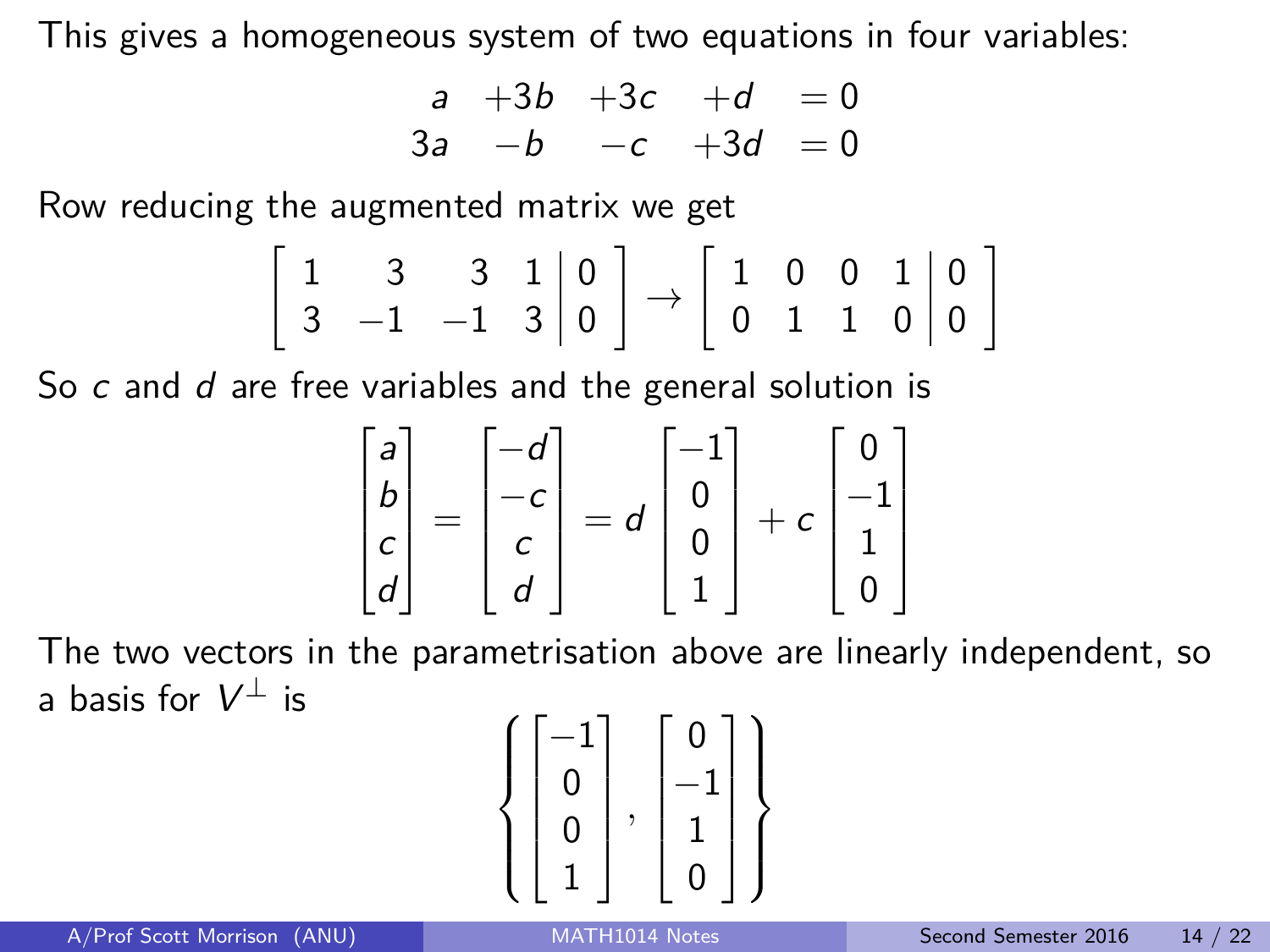Notice that in the previous example (and also in the one before it) we found the orthogonal complement as the null space of a matrix. We have

 $V^{\perp} =$  Nul A

where

$$
A = \left[ \begin{array}{rrr} 1 & 3 & 3 & 1 \\ 3 & -1 & -1 & 3 \end{array} \right]
$$

is the matrix whose ROWS are the transpose of the column vectors in the spanning set for V.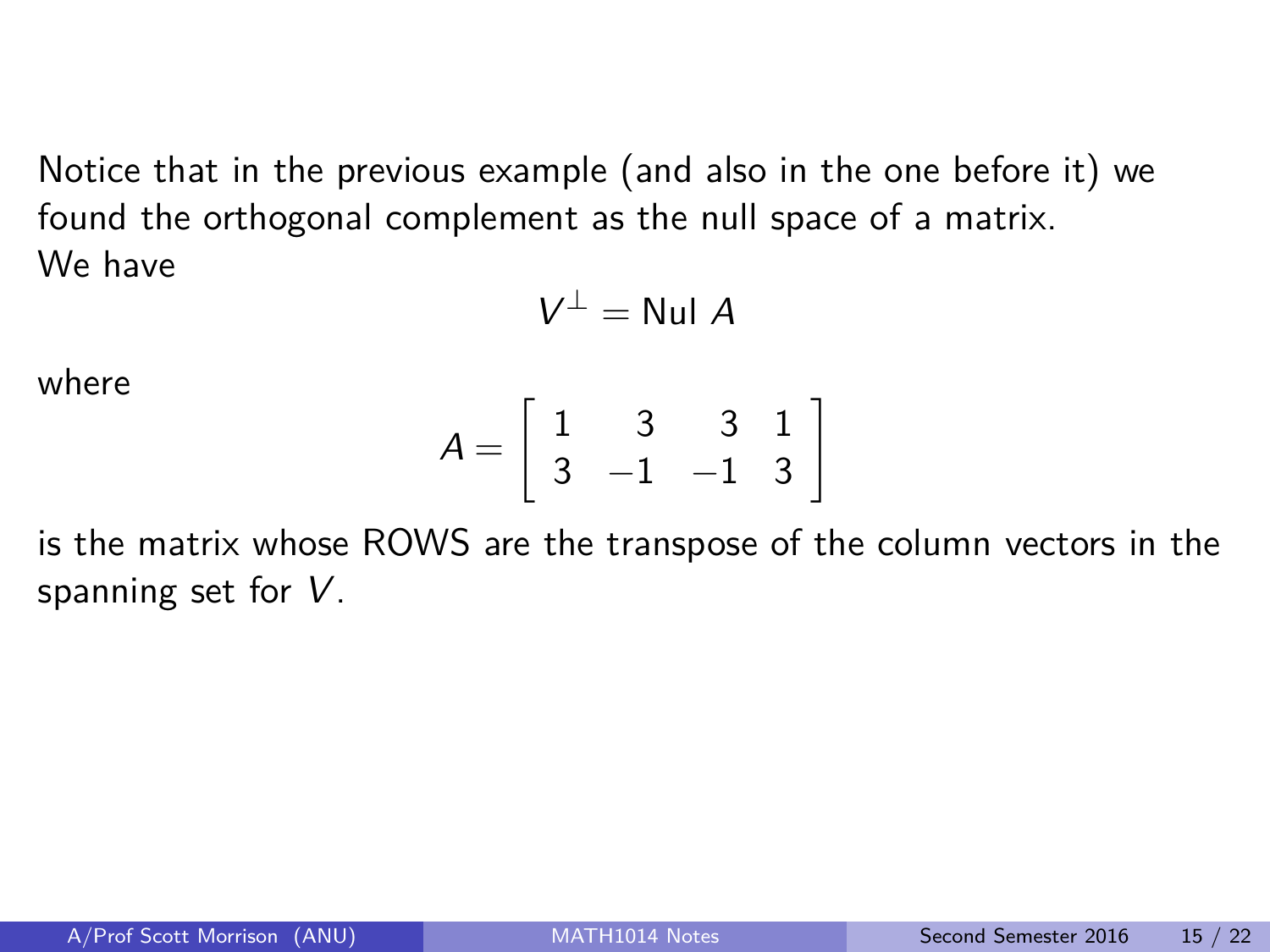Notice that in the previous example (and also in the one before it) we found the orthogonal complement as the null space of a matrix. We have

 $V^{\perp} =$  Nul A

where

$$
A = \left[ \begin{array}{rrr} 1 & 3 & 3 & 1 \\ 3 & -1 & -1 & 3 \end{array} \right]
$$

is the matrix whose ROWS are the transpose of the column vectors in the spanning set for V.

To find a basis for the null space of this matrix we just proceeded as usual by bringing the augmented matrix for  $Ax = 0$  to reduced row echelon form.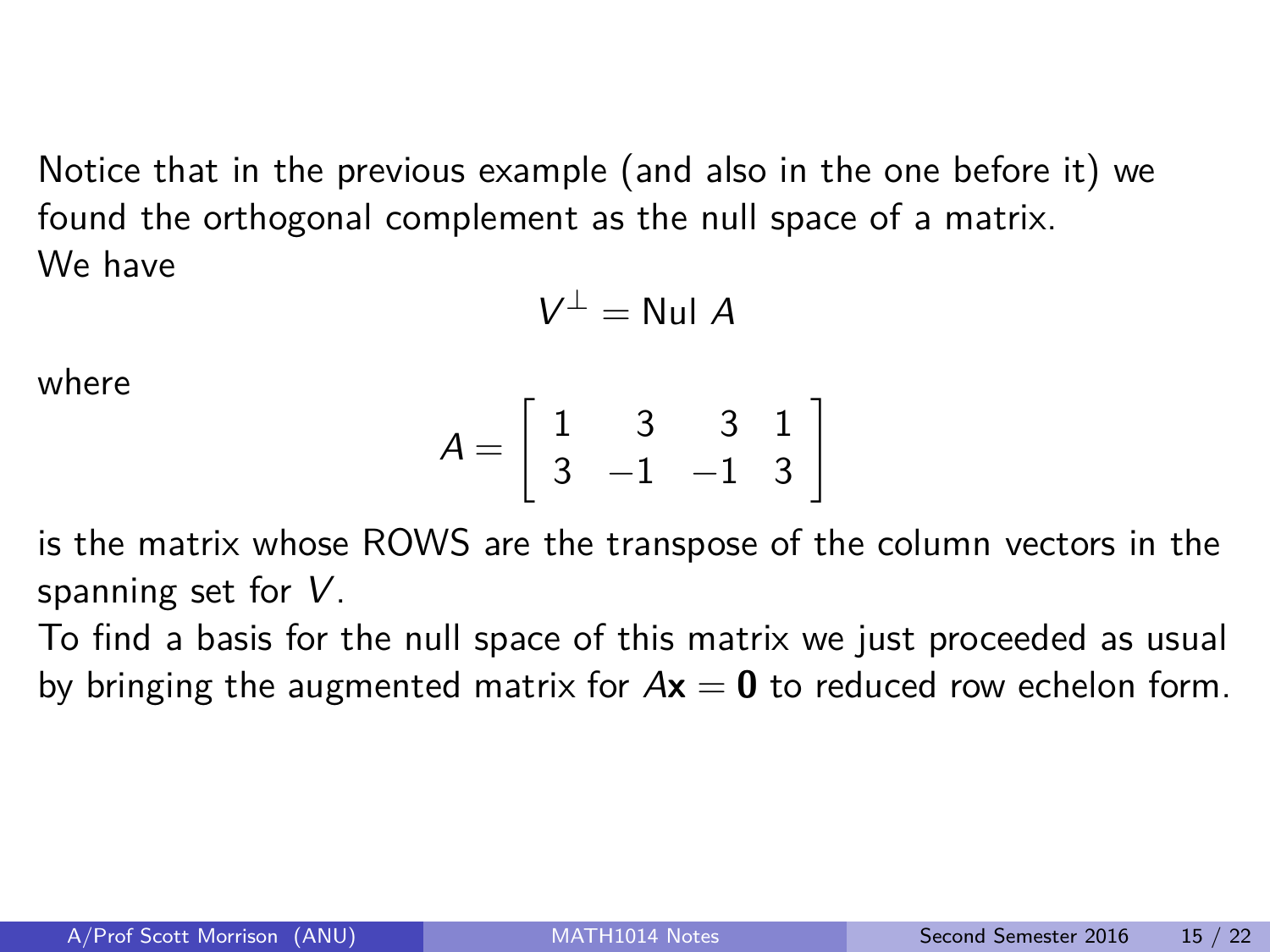#### Theorem

Let A be an  $m \times n$  matrix.

The orthogonal complement of the row space of A is the null space of A. The orthogonal complement of the column space of A is the null space of  $A^{\mathcal{T}}$  .

 $(\textit{Row A})^\perp = \textit{Nul A} \quad \textit{and} \quad (\textit{Col A})^\perp = \textit{Nul A}^\mathcal{T}.$ 

(Remember, Row A is the span of the rows of A.)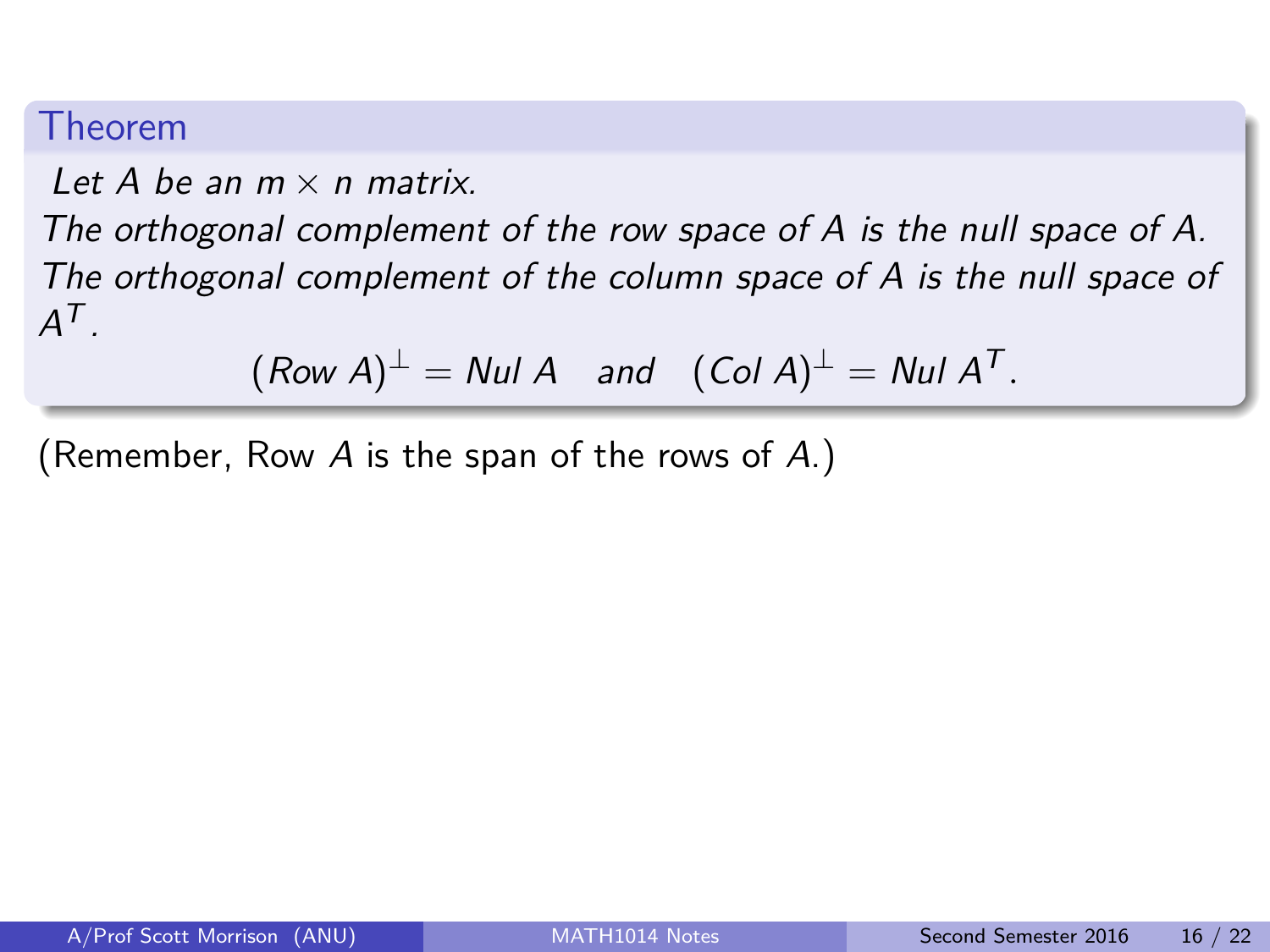#### Theorem

Let A be an  $m \times n$  matrix.

The orthogonal complement of the row space of A is the null space of A. The orthogonal complement of the column space of A is the null space of  $A^{\mathcal{T}}$  .

$$
(Row A)^{\perp} = Null A
$$
 and  $(Col A)^{\perp} = Null A^{T}$ .

(Remember, Row A is the span of the rows of A.)

Proof The calculation for computing A**x** (multiply each row of A by the column vector **x**) shows that if **x** is in Nul A, then **x** is orthogonal to each row of A. Since the rows of A span the row space, **x** is orthogonal to every vector in RowA.

Conversely, if **x** is orthogonal to Row A, then **x** is orthogonal to each row of A, and hence  $A\mathbf{x} = \mathbf{0}$ .

The second statement follows since Row  $A^T =$  Col A.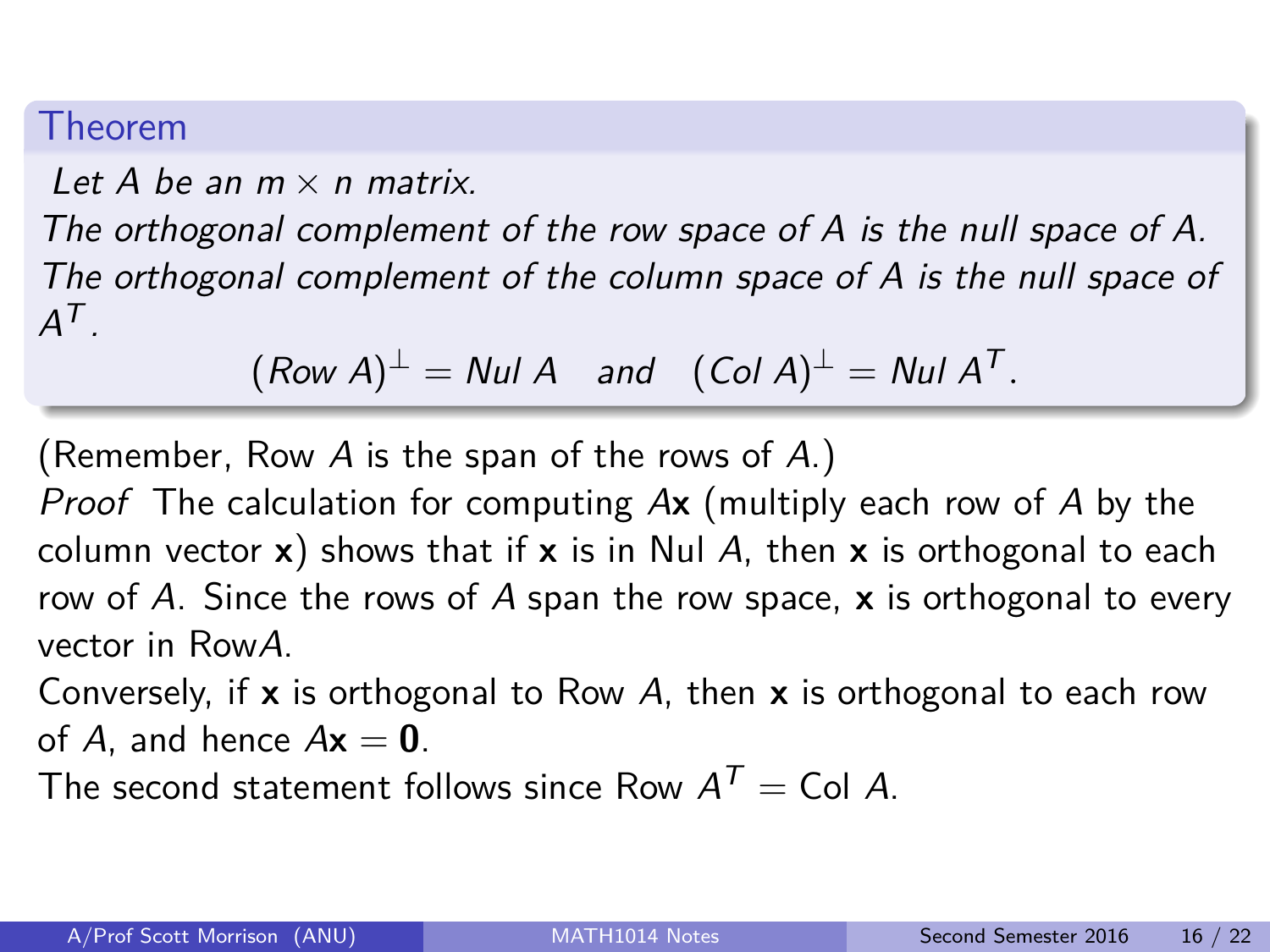## Example 7

Let 
$$
A = \begin{bmatrix} 1 & 0 & -1 \\ 2 & 0 & -2 \end{bmatrix}
$$
.

\n- Then Row 
$$
A = \text{Span } \left\{ \begin{bmatrix} 1 \\ 0 \\ -1 \end{bmatrix} \right\}.
$$
\n- Null  $A = \text{Span } \left\{ \begin{bmatrix} 1 \\ 0 \\ 1 \end{bmatrix}, \begin{bmatrix} 0 \\ 1 \\ 0 \end{bmatrix} \right\}.$
\n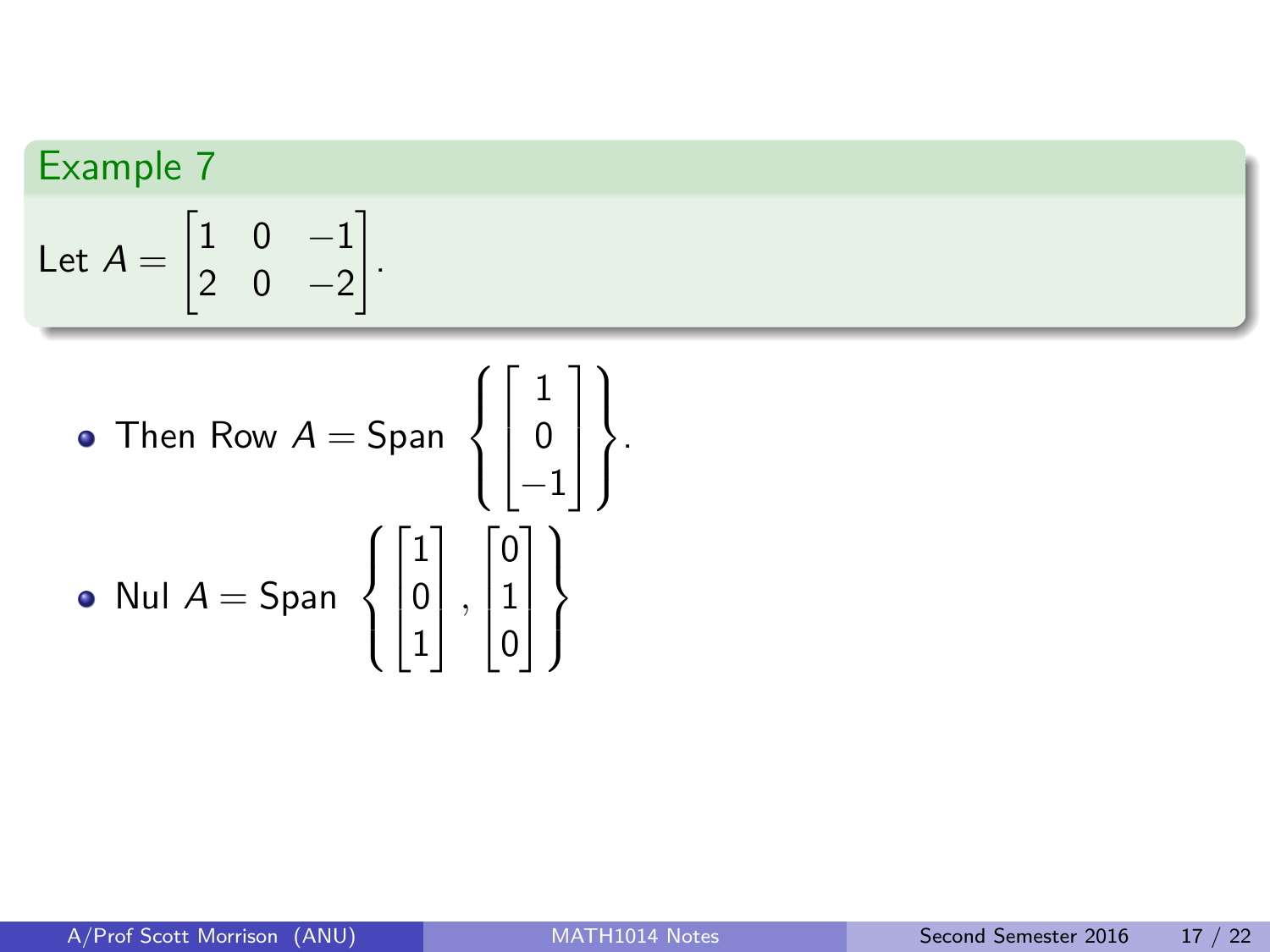### Example 7

Let 
$$
A = \begin{bmatrix} 1 & 0 & -1 \\ 2 & 0 & -2 \end{bmatrix}
$$
.

\n- Then Row 
$$
A = \text{Span } \left\{ \begin{bmatrix} 1 \\ 0 \\ -1 \end{bmatrix} \right\}.
$$
\n- Null  $A = \text{Span } \left\{ \begin{bmatrix} 1 \\ 0 \\ 1 \end{bmatrix}, \begin{bmatrix} 0 \\ 1 \\ 0 \end{bmatrix} \right\}.$
\n

Hence  $(\text{Row } A)^{\perp} = \text{Null } A$ .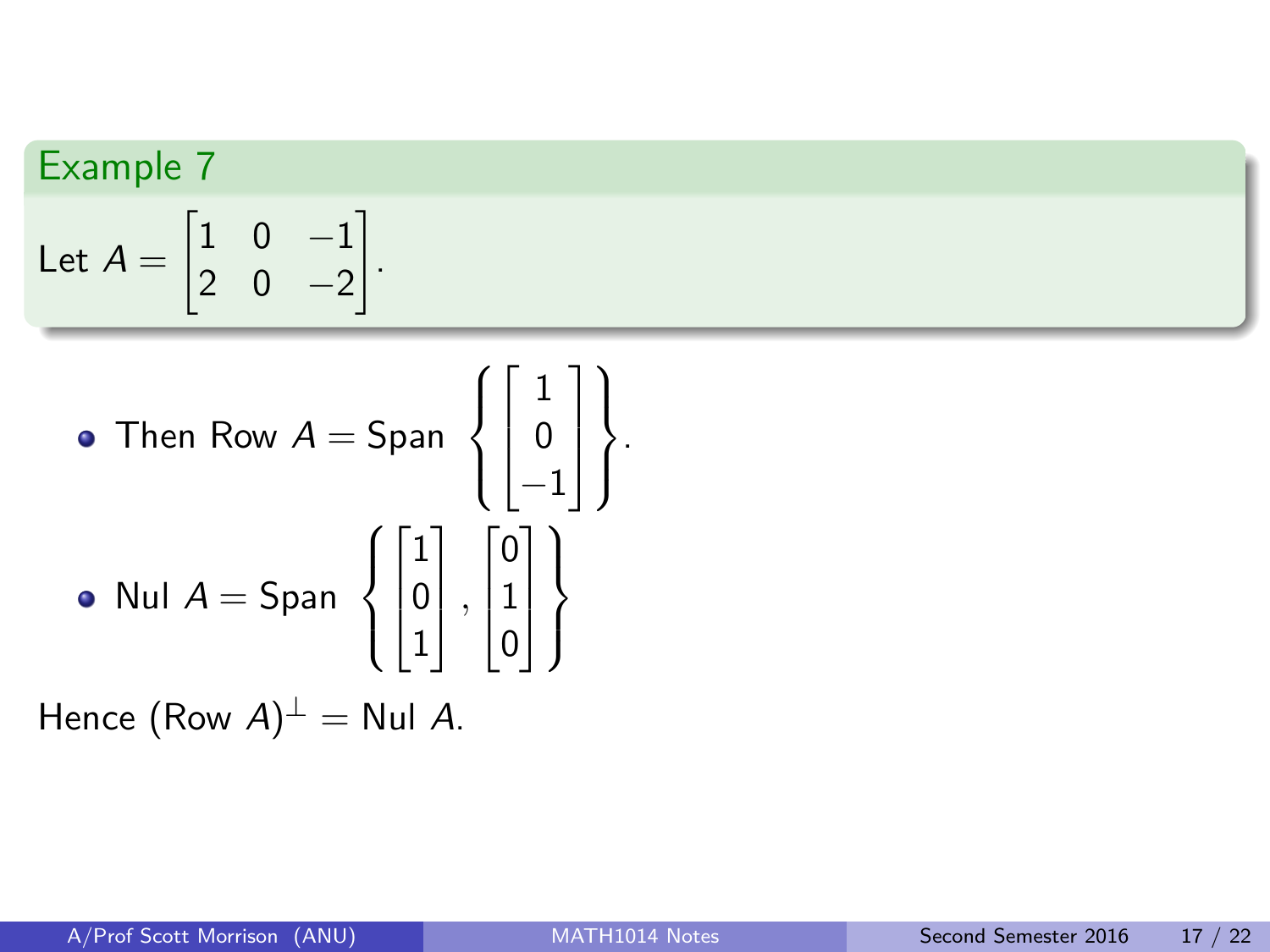Recall 
$$
A = \begin{bmatrix} 1 & 0 & -1 \\ 2 & 0 & -2 \end{bmatrix}
$$
.  
\n• Col  $A = \text{Span } \left\{ \begin{bmatrix} 1 \\ 2 \end{bmatrix} \right\}$ .  
\n• Null  $A^T = \text{Span } \left\{ \begin{bmatrix} -2 \\ 1 \end{bmatrix} \right\}$ .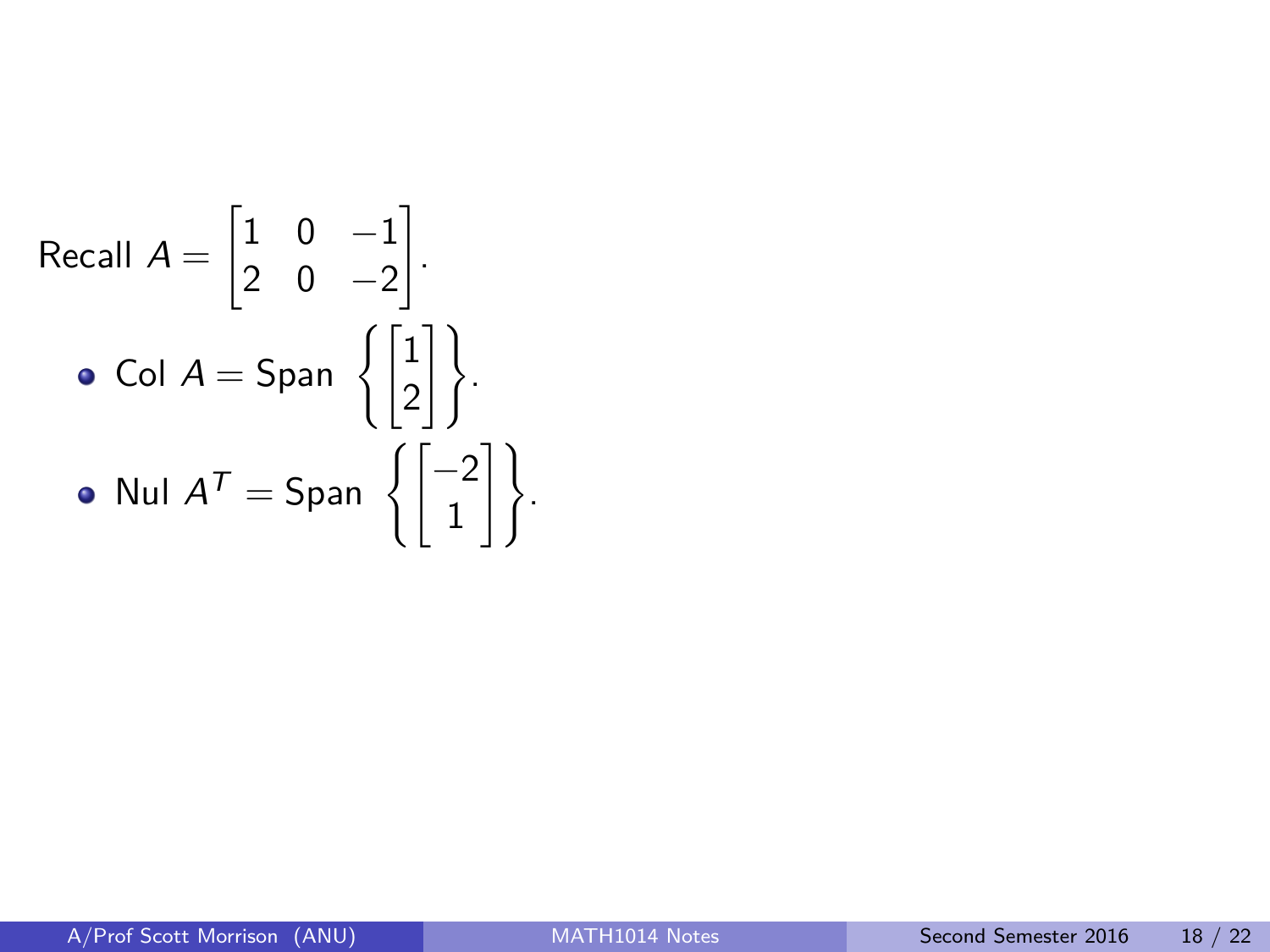Recall 
$$
A = \begin{bmatrix} 1 & 0 & -1 \\ 2 & 0 & -2 \end{bmatrix}
$$
.  
\n• Col  $A = \text{Span } \left\{ \begin{bmatrix} 1 \\ 2 \end{bmatrix} \right\}$ .  
\n• Null  $A^T = \text{Span } \left\{ \begin{bmatrix} -2 \\ 1 \end{bmatrix} \right\}$ .  
\nClearly,  $(\text{Col } A)^\perp = \text{Nul } A^T$ .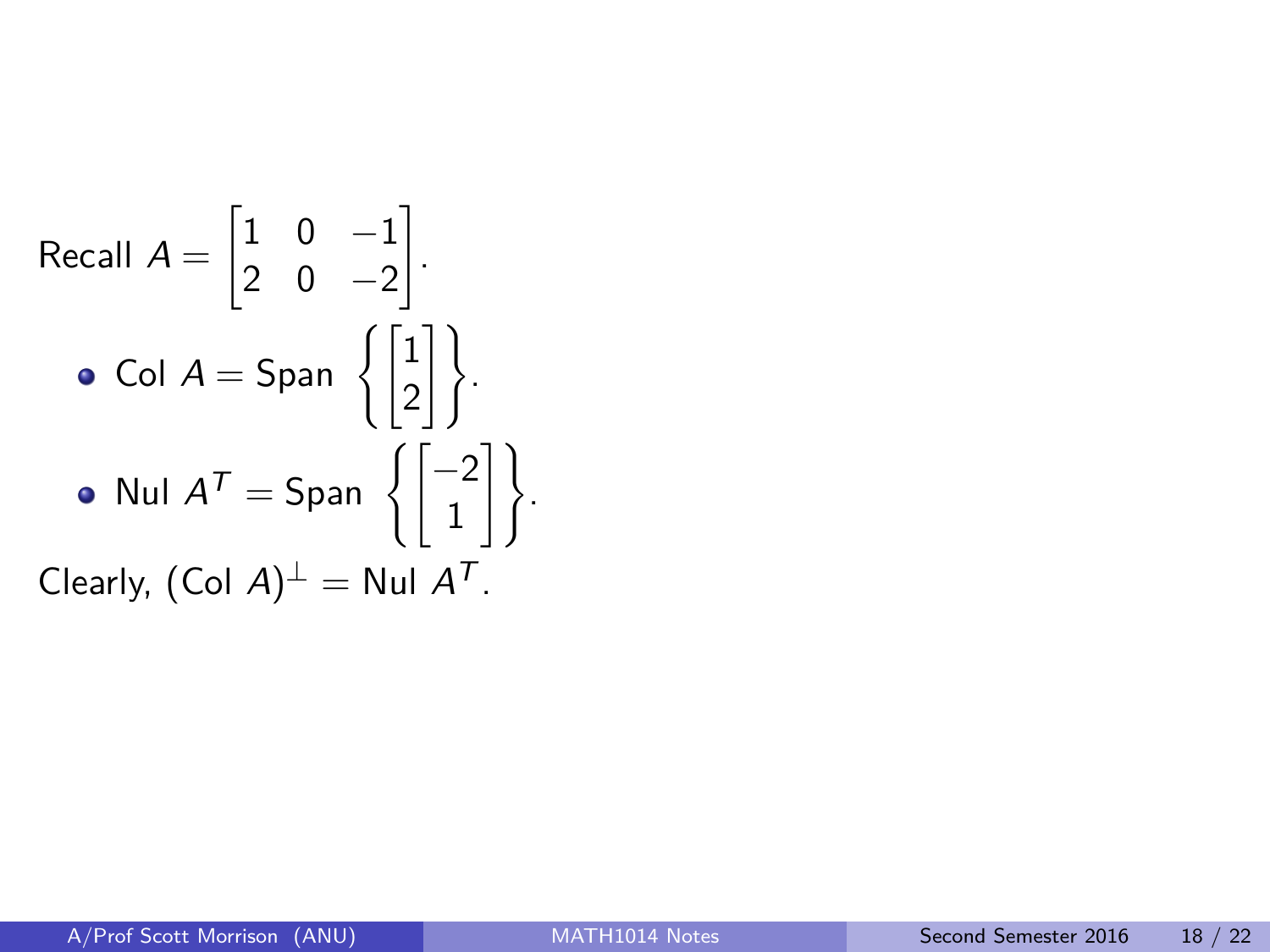# An important consequence of the previous theorem.

#### Theorem

If W is a subspace of  $\mathbb{R}^n$ , then dim  $W +$  dim  $W^{\perp} = n$ 

Choose vectors  $w_1, w_2, \ldots, w_p$  such that  $W = \text{Span}\{w_1, \ldots, w_p\}$ . Let

$$
A = \begin{bmatrix} \mathbf{w}_1^T \\ \mathbf{w}_2^T \\ \vdots \\ \mathbf{w}_p^T \end{bmatrix}
$$

be the matrix whose rows are  $\mathbf{w}_1^{\mathcal{T}}, \ldots, \mathbf{w}_p^{\mathcal{T}}$ . Then  $\mathcal{W}=\mathsf{Row}\, A$  and  $\mathcal{W}^\perp=(\mathsf{Row}\, A)^\perp=\mathsf{N}$ ul  $A$ . Thus

$$
\dim W = \dim(\text{Row } A) = \text{Rank } A
$$

$$
\dim W^{\perp} = \dim(\text{Nul } A)
$$

and the Rank Theorem implies

$$
\dim W + \dim W^{\perp} = \text{Rank } A + \dim(\text{Nul } A) = n
$$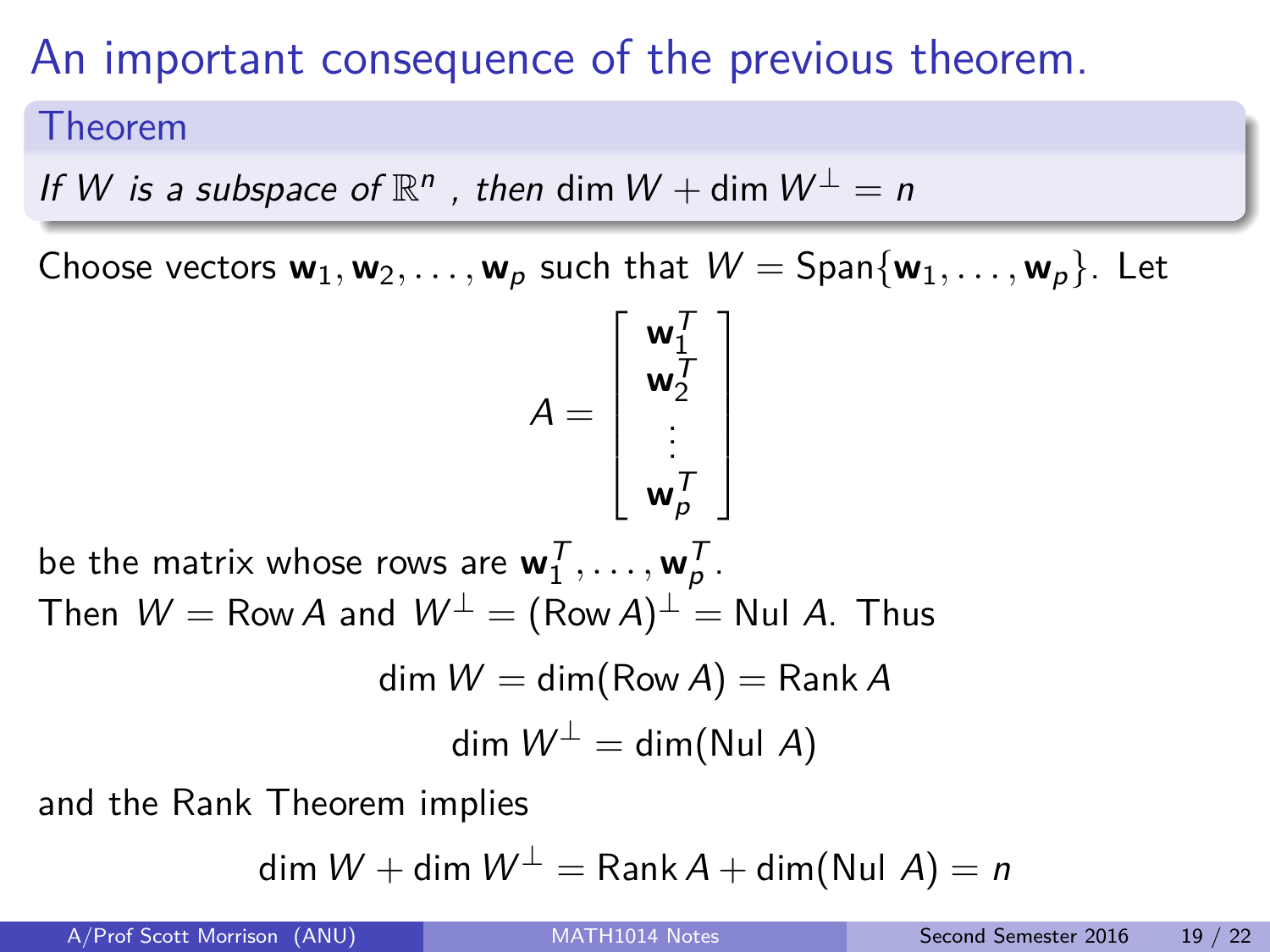### Example 8

Let 
$$
W = \text{Span}\left\{ \begin{bmatrix} 1 \\ 4 \\ 3 \end{bmatrix} \right\}
$$
. Describe  $W^{\perp}$ .

We see first that dim  $W=1$  and  $W$  is a *line* through the origin in  $\mathbb{R}^3.$ Since we must have dim  $W + \dim W^{\perp} = 3$ , we can then deduce that dim  $W^{\perp} = 2$ :  $W^{\perp}$  is a plane through the origin. In fact.  $W^{\perp}$  is the set of all solutions to the homogeneous equation coming from this equation:

$$
\begin{bmatrix} x \\ y \\ z \end{bmatrix} \cdot \begin{bmatrix} 1 \\ 4 \\ 3 \end{bmatrix} = 0.
$$

That is,

$$
x+4y+3z=0.
$$

We recognise this as the equation of the plane through the origin in  $\mathbb{R}^3$ with normal vector  $\langle 1, 4, 3 \rangle = \mathbf{w}$ .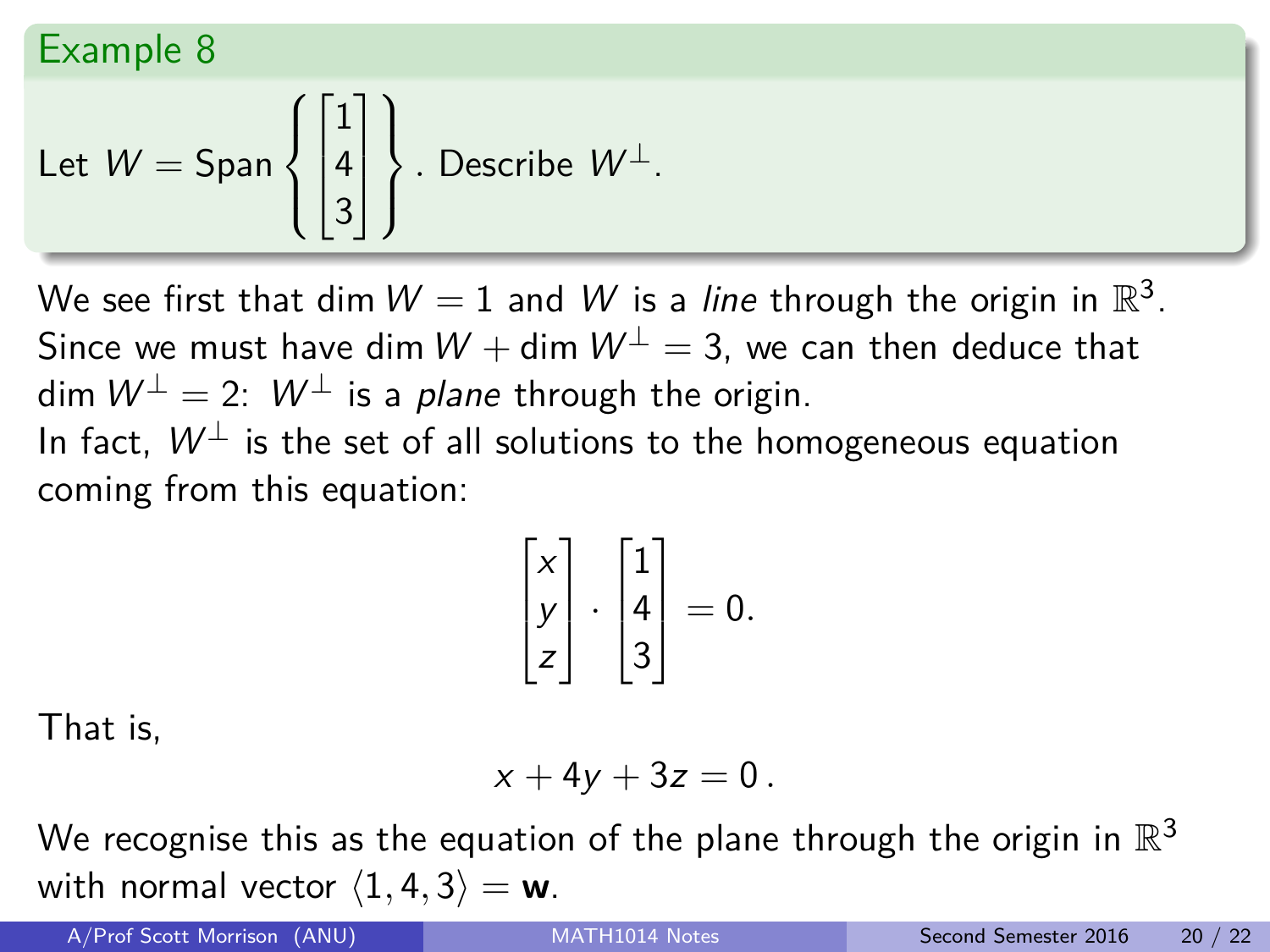## Basis Theorem

#### Theorem

If  $B = \{b_1, \ldots, b_m\}$  is a basis for W and  $C = \{c_1, \ldots, c_r\}$  is a basis for  $W^{\perp}$ , then  $\{b_1, \ldots, b_m, c_1, \ldots, c_r\}$  is a basis for  $\mathbb{R}^{m+r}$ .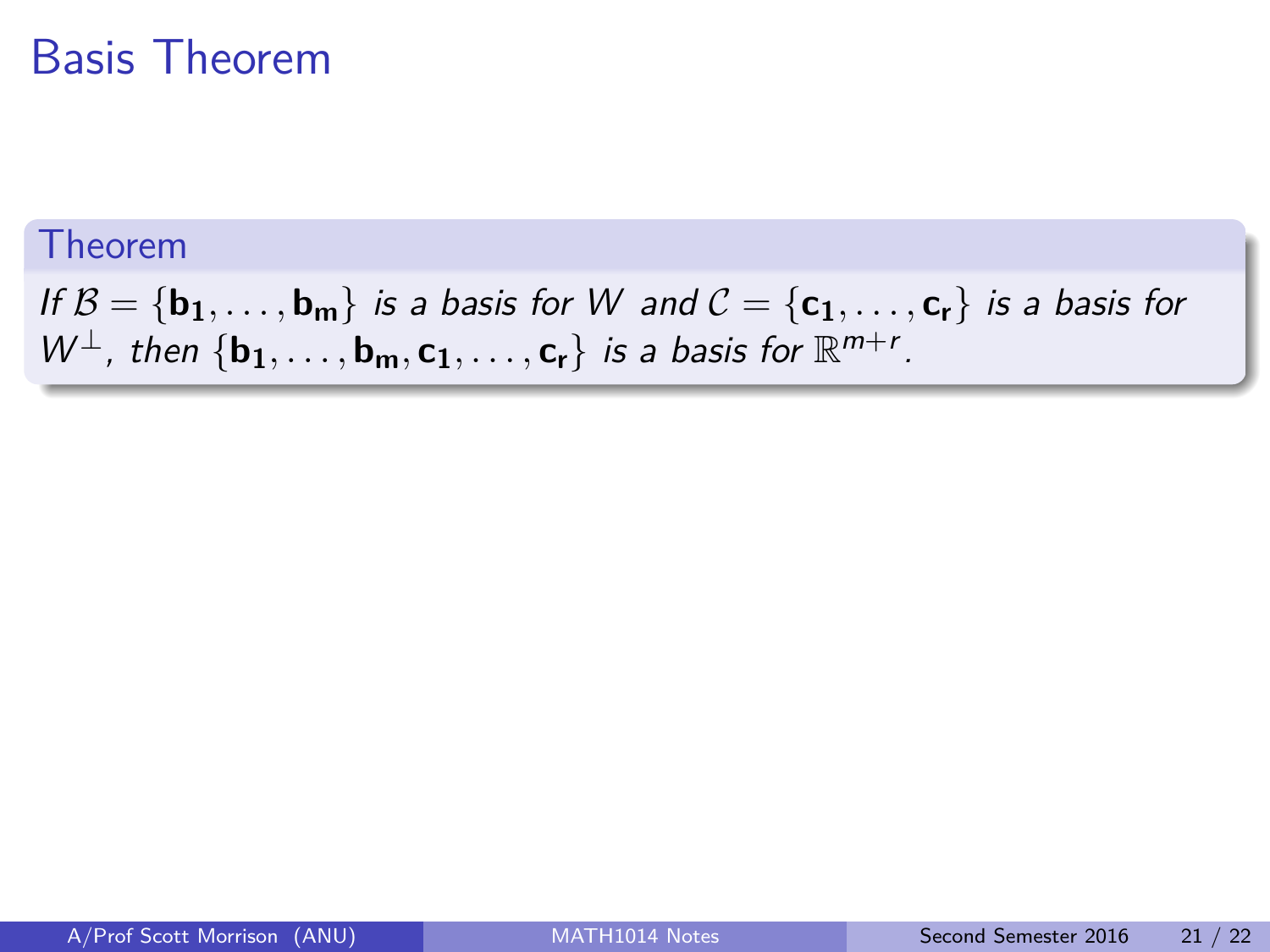## Basis Theorem

#### Theorem

If  $\mathcal{B} = \{b_1, \ldots, b_m\}$  is a basis for W and  $\mathcal{C} = \{c_1, \ldots, c_r\}$  is a basis for  $W^{\perp}$ , then  $\{b_1, \ldots, b_m, c_1, \ldots, c_r\}$  is a basis for  $\mathbb{R}^{m+r}$ .

It follows that if W is a subspace of  $\mathbb{R}^n$ , then for any vector **v**, we can write

 $v = w + u$ 

where  $w \in W$  and  $u \in W^{\perp}$ .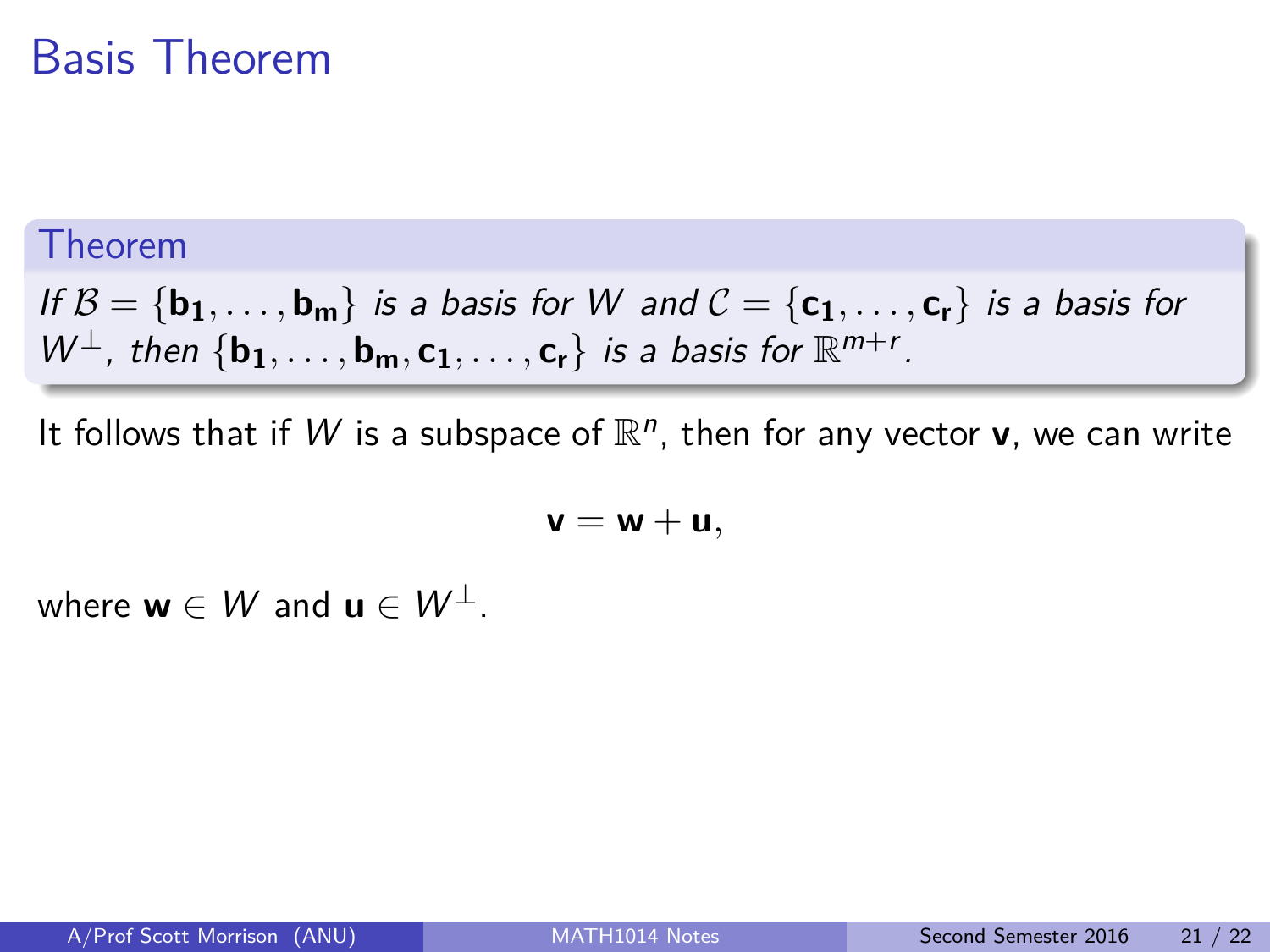## Basis Theorem

#### Theorem

If  $B = \{b_1, \ldots, b_m\}$  is a basis for W and  $C = \{c_1, \ldots, c_r\}$  is a basis for  $W^{\perp}$ , then  $\{b_1, \ldots, b_m, c_1, \ldots, c_r\}$  is a basis for  $\mathbb{R}^{m+r}$ .

It follows that if W is a subspace of  $\mathbb{R}^n$ , then for any vector **v**, we can write

$$
\mathbf{v}=\mathbf{w}+\mathbf{u},
$$

where  $w \in W$  and  $u \in W^{\perp}$ .

If W is the span of a nonzero vector in  $\mathbb{R}^3$ , then w is just the vector projection of v onto this spanning vector.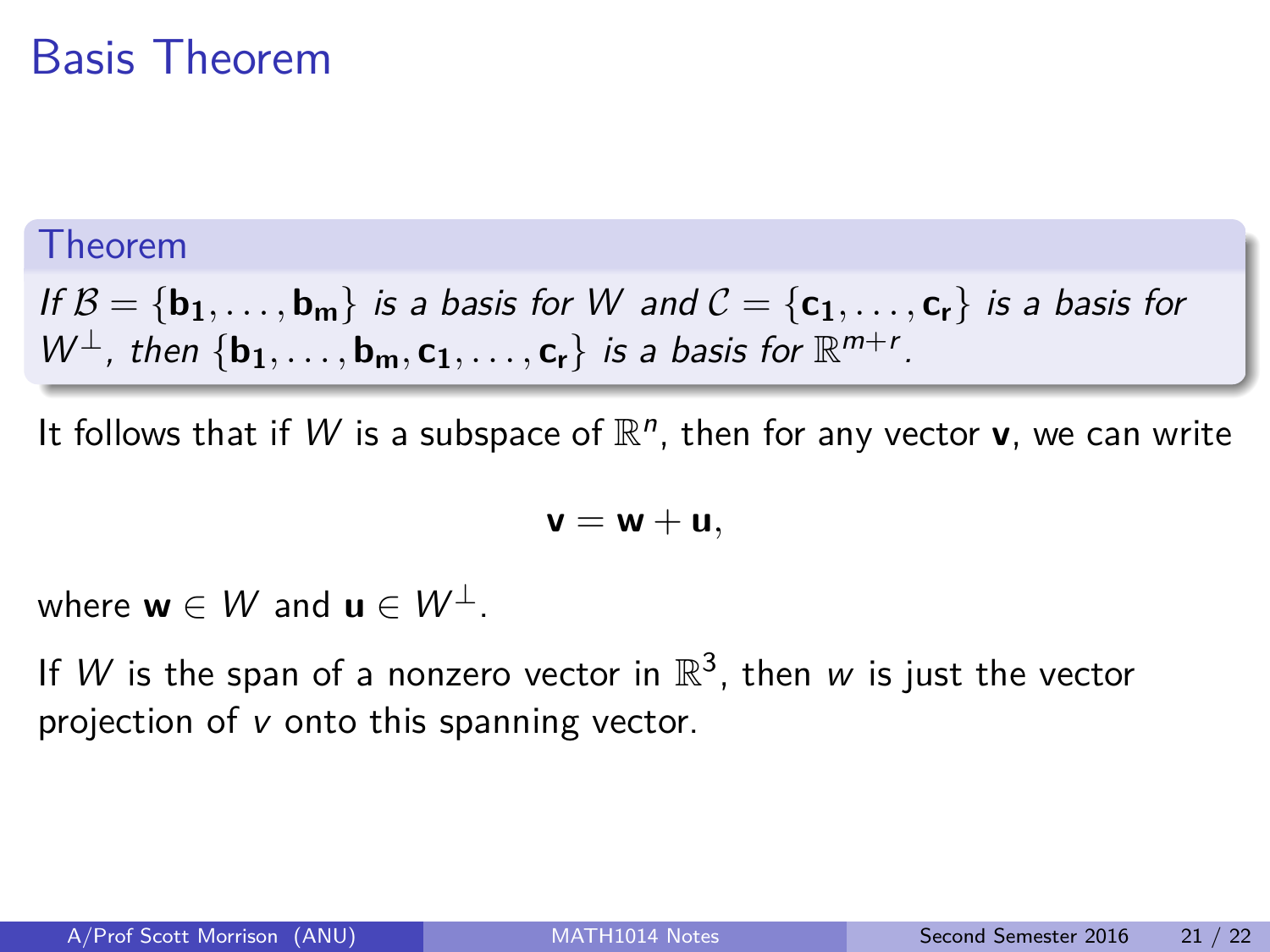